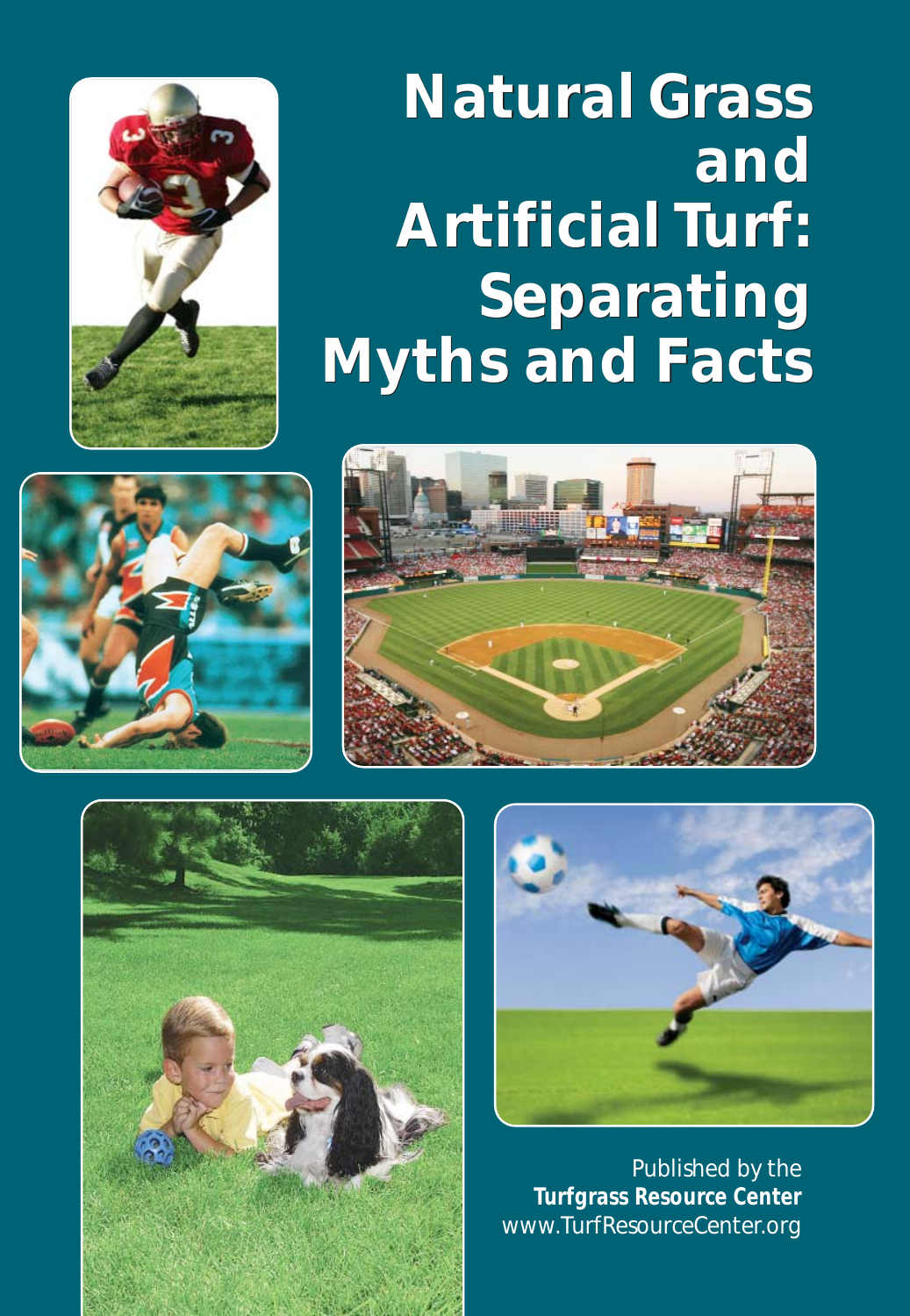## *PREFACE:*

## *Natural Grass and Artificial Turf – Separating Myths and Facts*

**The intent of this publication is to present insightful information regarding the myths and facts about natural grass and artificial turf. Responsible questions about natural grass and artificial turf must be asked and an** myths and facts about natural grass and artificial turf. Responsible questions about natural grass and artificial turf must be asked and answered truthfully with scientific data and facts, not with marketing materials and unsubstantiated claims. The information in this booklet is based on a literature review of scientific data, case studies and other information from industry professionals. The Turfgrass Resource Center considers this publication to be a positive step toward an honest dialogue.

Natural turfgrass playing surfaces have been used successfully for many years and there is a wealth of scientific data documenting their safety. With proper management and balanced use, natural grass fields have been proven to withstand and accommodate multiple sports team usage. While natural grass surfaces may become worn from excessive use, those portions of the fields can be easily, economically and quickly replaced. With proper management, the playability of a natural grass field, with a consistent and uniform playing surface, can be maintained year after year for a fraction of the cost of an artificial turf surface over its projected life expectancy. An entire natural turfgrass field could be replaced every year and have the worn parts of the field repaired, all at a significantly lower cost than installing and maintaining an artificial turf field.

A well maintained natural grass field may require water, fertilizer, pest management and mowing, but at significantly lower levels than often claimed by artificial turf sales people. An artificial turf field requires watering to cool the field to make it playable during warm days. What is generally omitted is the fact artificial turf fields need pesticides and disinfectants to prevent or eliminate mold, bacteria and other hazards that would otherwise be biodegraded by the natural environment of turfgrass fields. The maintenance equipment required for artificial turf fields is often underestimated. Companies produce entire lines of maintenance equipment for upkeep of artificial fields and for bringing them back to a playable condition.

While artificial turf has made improvements, artificial turf manufacturers continue attempts to simulate the exceptional playing surface that only natural grass provides. No matter what you call it – Artificial Turf, Synthetic Turf, Plastic Grass – it is a fact that

artificial surfaces lack most of the benefits provided by natural turfgrass. Many athletes, coaches, parents and spectators take for granted the significant benefits of natural grass. Over 20 such benefits are listed within this booklet. These numerous benefits confirm natural grass as the best sports surface, which is why artificial turf companies try so hard to replicate its look and feel.

Companies involved in the manufacture or marketing of artificial turf acknowledge they have a responsibility to address concerns about their products; however their products have a relatively short history from which to draw any proven results. It is disconcerting that very few people question the erroneous claims of marketing firms and consider their data to be factual. More scientific research is needed to directly address reliability, longevity and the potential negative impact of artificial turf with regards to safety, health and environmental issues.

Municipalities, schools and groups are beginning to wake-up to the potential problems and negative affects involved with artificial turf. Several have placed a moratorium on its use until more of these questions have valid, scientific answers based on proven

data. Parents, athletic booster clubs, schools boards, athletic directors, coaches and local officials deserve answers to help them evaluate unsubstantiated claims.

Surveys of NFL players show that most athletes prefer a natural grass playing surface and feel it is the more desirable, premium surface. The fact that others have installed artificial turf surfaces is not an acceptable reason to ignore the research and facts.

Choosing the best playing surface for our children and athletes should not be taken lightly. Anyone interested in a sustainable future should be fully informed about the benefits of natural turfgrass to our ecosystem and concerned about the potential negative impact of using synthetic surfaces.

*by 1,511 National Football League (NFL) players in a playing surface survey.*1

*"Make all fields grass to prevent*

*This is number one of five written "common responses"*

*injuries."*

<sup>1</sup> National Football League Players Association 2006 NFL Players Playing Surfaces Opinion Survey, www.NFLPlayerAssociation.com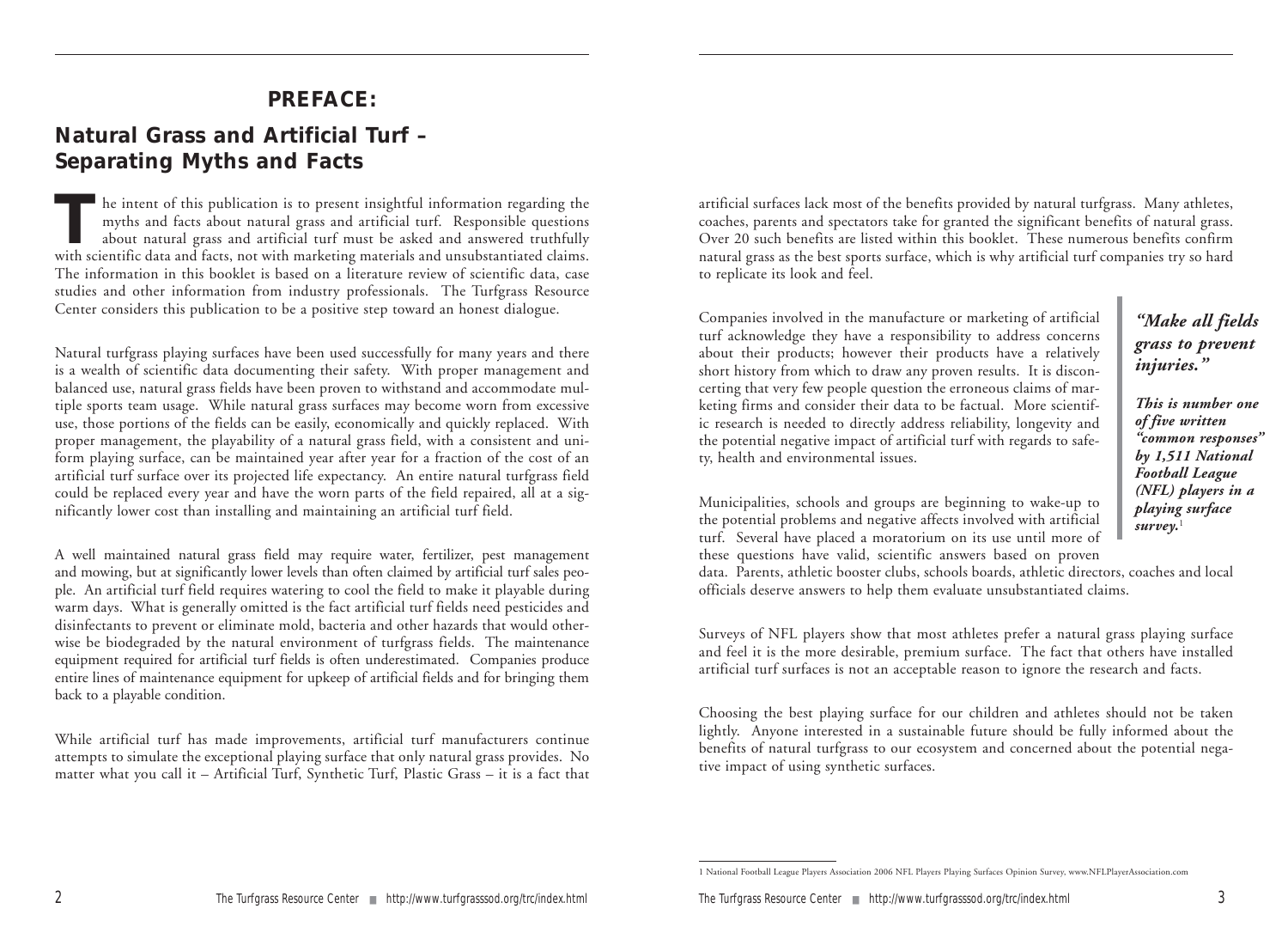## *Table of Contents*

| Preface: Natural Grass and Artificial Turf -           |
|--------------------------------------------------------|
|                                                        |
|                                                        |
|                                                        |
| Part I: Sports Field Surfaces: Opinions of NFL Players |
|                                                        |
| Part 2: Cost Analysis of Various types of              |
|                                                        |
| Part 3: Wear, Durability and Maintenance Studies16     |
| Part 4: Safety and Human Health Issues19               |
| Part 5: Environmental and Cultural Benefits29          |
| Part 6: Safety and Health Questions to be Asked 30     |

## *Introduction*

The decision of whether to install artificial turf or natural grass is one that requires serious consideration of all related science-based information. Current trends should be put aside in favor of the facts that can have short- and long-term rewards or consequences. Unsubstantiated claims, over-statements, misstatements or misunderstandings and fads should not be part of the decision-making process.

While there are situations when artificial turf might be an appropriate choice, scientific research documents the significant environmental, health and safety benefits of natural grass which should be the first consideration.

*benefits are a major concern when selecting a sports field surface.*

*Safety and health*



The true costs of proper installation, care and maintenance of artificial turf fields varies as widely as those of natural grass. The key word is "proper," as in whatever it takes to maintain high quality fields. The most reliable means for estimating true costs is to request a comprehensive bid proposal from artificial turf and from natural turfgrass producers, inclusive of actual costs for pre-installation field preparation, installation, post-installation care and maintenance, annual and seasonal maintenance, and repair for an extended period of time such as five or ten years.

## *Decision-Makers Need to Know*

To make fiscally and environmentally sound decisions regarding the potential purchase and installation of artificial turf or natural grass in their communities, decision-makers have the

responsibility to consider a wide range of issues and concerns. The following information has been assembled to help them make the appropriate decision.

#### *What Is Artificial Turf?*

Artificial turf was first invented in 1965. The first synthetic turf fields were not much more than green plastic indoor-outdoor carpet. At the time, some members of the industry thought that as more teams moved to an indoor stadium, grass would not grow as well and would require a substitute.

While artificial turf today has evolved from the plastic mats of old, the "turf" is still attached to such a mat, with the fibers composed of polyethylene lubricated with silicone. A layer of expanded polypropylene or rubber granules (made mostly from recycled car tires) and sand serve as an "infill" to add shock absorbency. It is recommended that this infill be replenished and/or redistributed on a regular basis.

The advantages of artificial turf lie in its ability to withstand heavy use, even during or immediately after a rainstorm. Fields enduring high traffic situations throughout the year (particularly winter) benefit from its durability and effective drainage systems when properly incorporated into the field design. However, this is not inexpensive. The construction of the artificial turf field at Brigham Young University cost 2.5 million dollars with 1.7 million dollars of that amount spent on subsurface and drainage.<sup>3</sup> Artificial fields require a different type – but just as extensive maintenance protocol – as natural grass, particularly if used regularly for a multitude of sports events.

### *The Roll of Natural Grass in Sports*

As of 2006, the majority of professional sports fields still used natural grass. In the National Football League, two-thirds of the stadiums (20 fields) used natural grass while 11 stadiums used artificial turf. Even more dramatically, only four of 30 baseball stadiums chose artificial turf.

In Europe and North America, some soccer clubs converted to synthetic turf in the 1980s, but soon converted back to natural grass when both players and spectators complained. Not only did players find the hard surface unforgiving but the bounce of the ball was affected, changing the dynamics of the games. Although

*Survey questions asked of 1,511 National Football League players:* <sup>2</sup>

*"What type of field do you prefer to play on?*

*Responses:*

*72.72 % Natural Grass*

*18.09% Artificial Turf*

*9.19% No preference*



*"Which surface do you think causes more soreness and fatigue to play on?"*

#### *Responses:*

*4.89% Natural Grass*

*73.87% Artificial Turf*

*21.24% Neither* Natural Grass



<sup>2 &</sup>quot;National League Players Association 2006 NFL Players Playing Surfaces Opinion Survey", *Op. cit.* Questions 8 and 2

<sup>3</sup> C. Frank Williams and Gilbert Pulley, "Synthetic Surface Heat Studies," Brigham Young University, www.byu.edu, p 2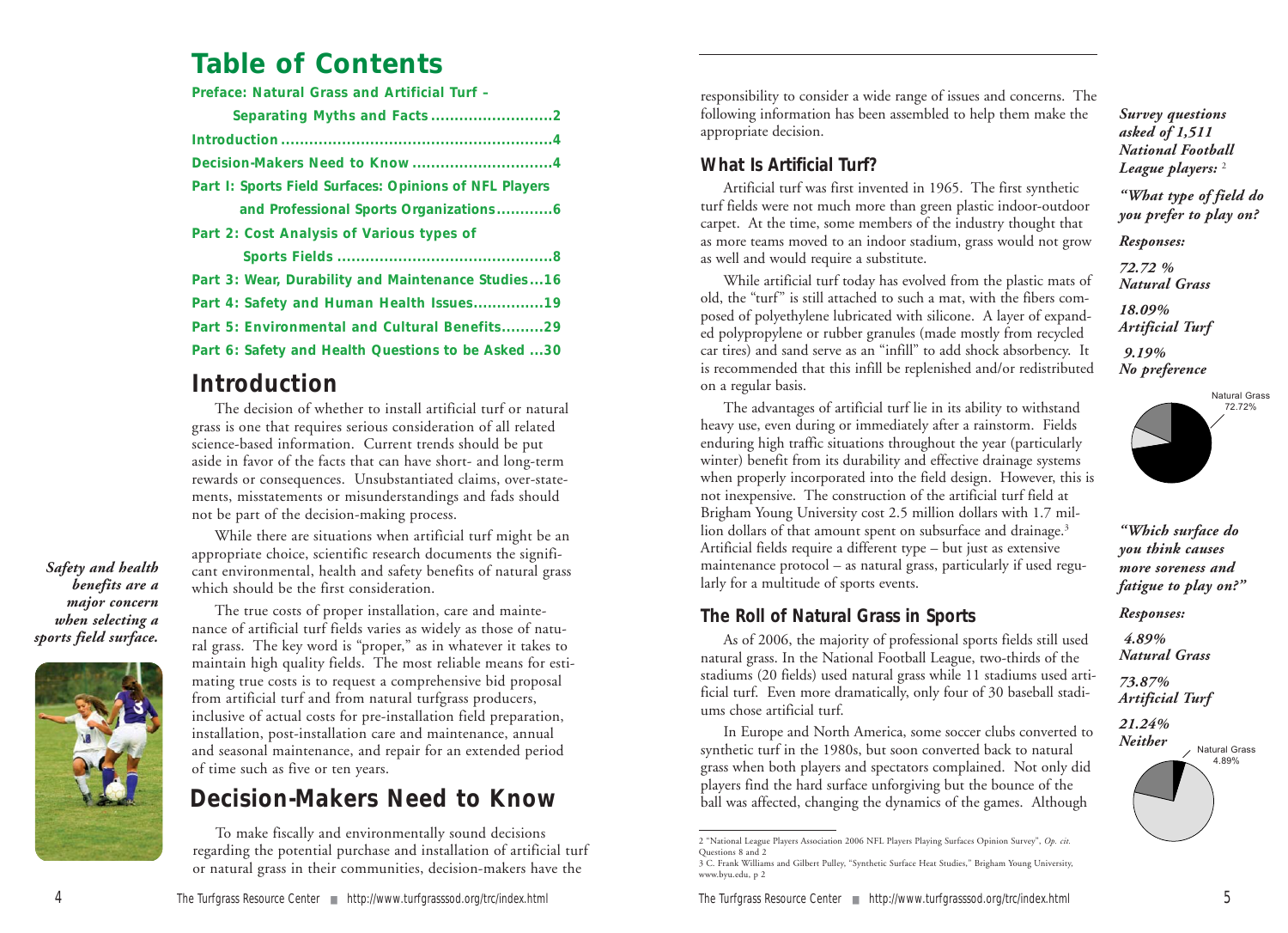

*Grass strength is important for a successful sand based sports field.* 

*Photo: A turfgrass stretching device used to measure grass strength*



*"Although many types of turf undergo university trials, there is a lack of information of the long term impact of artificial turf." Photo: Folsom High*

*School, Folsom, CA*



the Federation International de Football Association (FIFA) allows the use of synthetic turf,\* some international soccer teams absolutely refuse to play on artificial turf.

Although many types of turf undergo university trials, there is a lack of information on the long-term impact of artificial turf. While government organizations like the Department of Agriculture and the Environmental Protection Agency exist to educate users and oversee the effects of natural grass, there are no government restrictions or guidance in reference to artificial turf.

While modern artificial turf has evolved considerably, so has modern natural grass. Natural grass fields of yesterday that were often muddy, rough or simply unplayable have been replaced with modern turfgrass varieties developed for greater durability, even under heavy traffic conditions. Different types of natural grass fields are referred to throughout this document; the most modern fields have significant drainage, at least 90 percent uniform sand in the profile mix, and the best varieties of sports turfgrass.

Natural soil or native soil fields have soil compaction and drainage limitations that are overcome with the improved, soilmodified fields. Native soil fields should only be used when they are necessitated by financial limitations. For native soil fields to have any hope of providing quality turf under average traffic conditions, they must have proper pitch and adequate drainage.

#### *A Standard of Comparison*

In both theoretical and practical terms, a fair comparison between natural grass and artificial turf should include the most modern, technologically advanced fields available on both counts.

The following information examines six major considerations one should use when comparing artificial turf and natural grass: 1) safety issues; 2) cost analysis of various sports fields; 3) wear, durability and maintenance of field surfaces; 4) human safety and health issues; 5) environmental issues; and, 6) future research issues.

## *Part I: Sports Field Surfaces: Opinions of NFL Players and Professional Organizations*

The National Football League Players Association (NFLPA) announced the results of a league-wide player survey concerning NFL club's playing surfaces. The written survey, directed by the

\* FIFA's marketing department promotes artificial turf fields, recieving significant contractor fees for FIFAapproved turf fields

Board of Player Representatives, was conducted by staff members at team meetings during September through November, 2006. A total of 1,511 active NFL players from all 32 teams voluntarily filled out survey forms. This survey is conducted every two years.<sup>4</sup>

The survey revealed that 72.72% of the players prefer to play on a natural grass surface: 18.09% selected artificial turf; but, when playing on artificial turf, 90.85% of the players wanted the softer "infill" which causes a safer playing surface – making the artificial turf field more like a well maintained natural grass field.

The last part of the survey asked for additional comments. Number one of the five most common responses by players was "Make all fields grass to prevent injuries."

After one of the earlier NFLPA surveys related to field surfaces, former Executive Director Gene Upshaw stated: "In this survey, we have heard from the true experts on playing surfaces – the players."6

More details from the 2006 NFLPA survey are included throughout this report. In addition, there is information on safety and health issues related to artificial turf and natural grass in Part 4.

#### *Synthetic Fields are Being Called Into Question All Over the World*

In spite of aggressive lobbying from synthetic turf marketing groups, safety and health problems related to synthetic surfaces have caused concerns and moratoriums throughout the world. Dr. Guive Mirfendereski, editor at www.synturf.org, published the following articles: \*

The Scottish Premier League banned synthetic pitches for competition matches.

The Italian Minister of Health found that synthetic turf fields are potentially carcinogenic (cancer producing substance).

The Center for Disease Control and the Mount Sinai Children's Environmental Health Center issued warnings about the hazards of artificial turf.

Norway has banned synthetic turf.

The UEFA (Union of European Football Associations) has ordered that the 2008 European Champions League final must take place on natural grass.



*"Thank goodness the turf [grass] tore instead of my spinal cord! My playing career, and possibly my life, was saved by the softness of the surface."* <sup>5</sup>

*Jason Dunstall Australian Football League*

*"This artificial grass was a disaster. It hurt my feet. I really hope we don't get this in the Amsterdam Arena. If this is the future, I'd better stop playing football [soccer]"\*\**

*Rafael van der Vaart Soccer player for Ajax Amsterdam The Netherlands*

<sup>4 &</sup>quot;The NFL Players Playing Surfaces Opinion Survey," *Op. cit.*

<sup>5</sup> Wendell Mathews, Ph.D., "Editorial Comment: A Photo Worth a Thousand Words," Turf News, November/December, 1999, p. 11

<sup>6</sup> Wendell Mathews, *Ibid*

*<sup>\*</sup>* Guive Mirfendereski is an attorney in private practice. He manages the website www.SynTurf.org , a public interest clearinghouse for information related to artificial turf fields.

<sup>\*\*</sup> From "Why choose natural turf? A discussion on natural versus artificial turf for sport and leisure applications," by the European Seed Association, 2006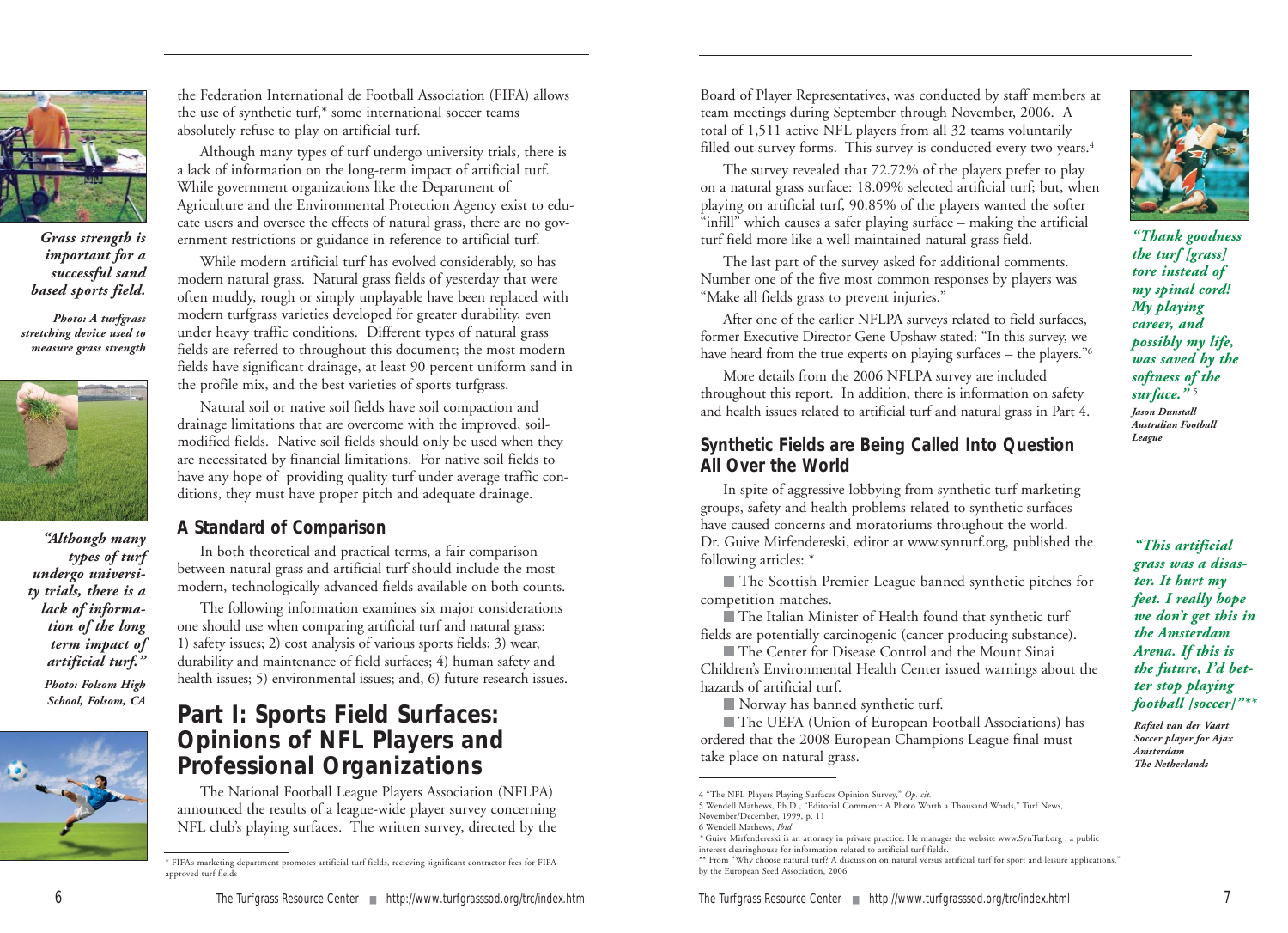*Crumb rubber is used in the base below the surface of the artificial turf carpet– "Inhalation of components of tire rubber or dust particles from tire rubber can be irritating to the respiratory system and can exacerbate asthma."*

> **Dr. Joseph P. Sullivan** *An Assessment of Environmental Toxicity and Potential Contamination from Artificial Turf using Shredded or Crumb Rubber***\***

All seven professional baseball stadiums in development at the time of this writing will have natural grass, including Cisco Field (Oakland A's). AT&T Park has always had natural grass. Monster Park (Candlestick) returned to natural grass in 1979. Only five synthetic pro stadiums still remain; two of these will be abandoned by major league baseball in 2009.

**The NFL Players Association repeatedly renounces synthetic** turf in its biannual polls because of its tendency to aggravate injury. A growing number of communities in California are opposing the installation of synthetic fields, including San Carlos, Woodside, Danville and Atherton.

Two stadiums were closed in New Jersey in 2008 by the recommendation of the New Jersey Department of Health after it found high levels of lead in the stadium's nylon-fiber artificial turf.

A Dutch investigation stated: "the leaching of zinc [from a synthetic turf surface] is a major concern."

South Korea's Education Ministry began investigating the safety of recycled rubber granules following student complaints of nose and eye irritation.

The Swedish Chemical Agency recommended that tire waste not be used in constructing synthetic turf fields because the product releases hazardous materials.

The non-profit organization, Environment and Human Health, Inc. (www.ehhi.org), has called for a moratorium on synthetic surfaces.

State legislators in California, New York, New Jersey and Minnesota have called for a moratorium.

The U.S. Consumer Product Safety Commission is investigating potential hazards from lead in artificial turf sports fields.

The Attorney General of Connecticut has called for further studies associated with risks related to artificial turf.

## *Part 2: Cost Analysis of Various Types of Sports Fields*

Since conditions and requirements vary, there is no single definitive answer or figure to describe the costs of constructing and maintaining a natural grass field or a synthetic field.

Just as natural grass sports fields have an installation cost range because of base soil conditions and their preparation, the installation cost of an artificial turf sports field can vary from basic to premium. As previously mentioned, the artificial turf field at

Brigham Young University is a premium installation that cost 2.5 million dollars (of that amount, 1.7 million was spent for the subsurface and drainage system)<sup>7</sup>

Therefore, consulting the experiences of other field builders and users provides a method of estimating costs.

### *Field Construction Types and Costs*

Because many factors contribute to the fields' construction costs, your sports turf manager should research recent similar construction. For further information, contact STMA (Sports Turf Management Association) at 800/323-3875.

*Myth: Artificial turf saves money because of its longevity.*

*Fact: While the factors influencing costs vary from field to field, construction costs for an artificial turf field generally far outweigh construction costs for a natural field.\*\**

The Turfgrass Resource Center asked Mike Kelly, a professional sports field contractor, to describe basic types of sports field installations and to give cost estimates. Mike Kelly's company installs both artificial turf fields and natural grass fields at approximately a 50-50 ratio.8 He reported: "We construct a number of sand based fields and lay the base of a number of synthetic fields per year. The contractor's primary concern is to find what the customer needs: questions include: 1) What type of sports are played? 2) How often will the field be used? and, 3) What are the annual, local weather conditions? A high sand based field if installed correctly will play as well in the rain as in dry weather. All of the fields described in this report are based on 85,000 square feet. Costs apply to a normal high school and college sports field or a recreational facility in a city park."

**Native Soil Field:** Field player performance will vary greatly on a native soil field. Some of these fields are great while others are terrible. The native soil structure and soil type will be the biggest performance factor. Seldom do we consider this an option unless the native soils are very sandy. The largest cost of this type of field is the site grading and the drainage system.

Typical cost for this type of field is **\$50,000 – \$150,000**\*

**Sand Based Field:** These fields are the proven performance standard for a good athletic field. A sand based field will require a uniform size and structure (medium sand, semi-angular) of sand particles. The sand percentage will be 95-99% with 1.0 to 2.5% organics. It has very little silt or very fine sand. This field will drain at approximately 10 inches or greater per hour and have

<sup>\*</sup> Joseph P. Sullivan, Ph.D., "An Assessment of Environmental Toxicity and Potential Contamination from Artificial Turf using Shredded or Crumb Rubber," Ardea Consulting, March 28, 2006, page 2. This literature review was initiated by Turfgrass Producers International and is available at http://www.turfgrasssod.org/trc/index.html

<sup>7</sup> Williams and Pulley, "Synthetic Surface Heat Studies," Brigham Young University, *Op. cit.* 8 "The Cost of Field Construction in the Midwest," Turfgrass Resource Center,

http://www.turfgrasssod.org/trc/index.html

<sup>\*</sup> All costs quoted in Part 2 are United States dollars unless otherwise stated. Mike Kelly provided this information in 2008 with the understanding that—with time—decision makers must factor in inflation percentages and the price increases of materials and labor.

<sup>\*\*</sup> The information throughout Part 2 documents this statement.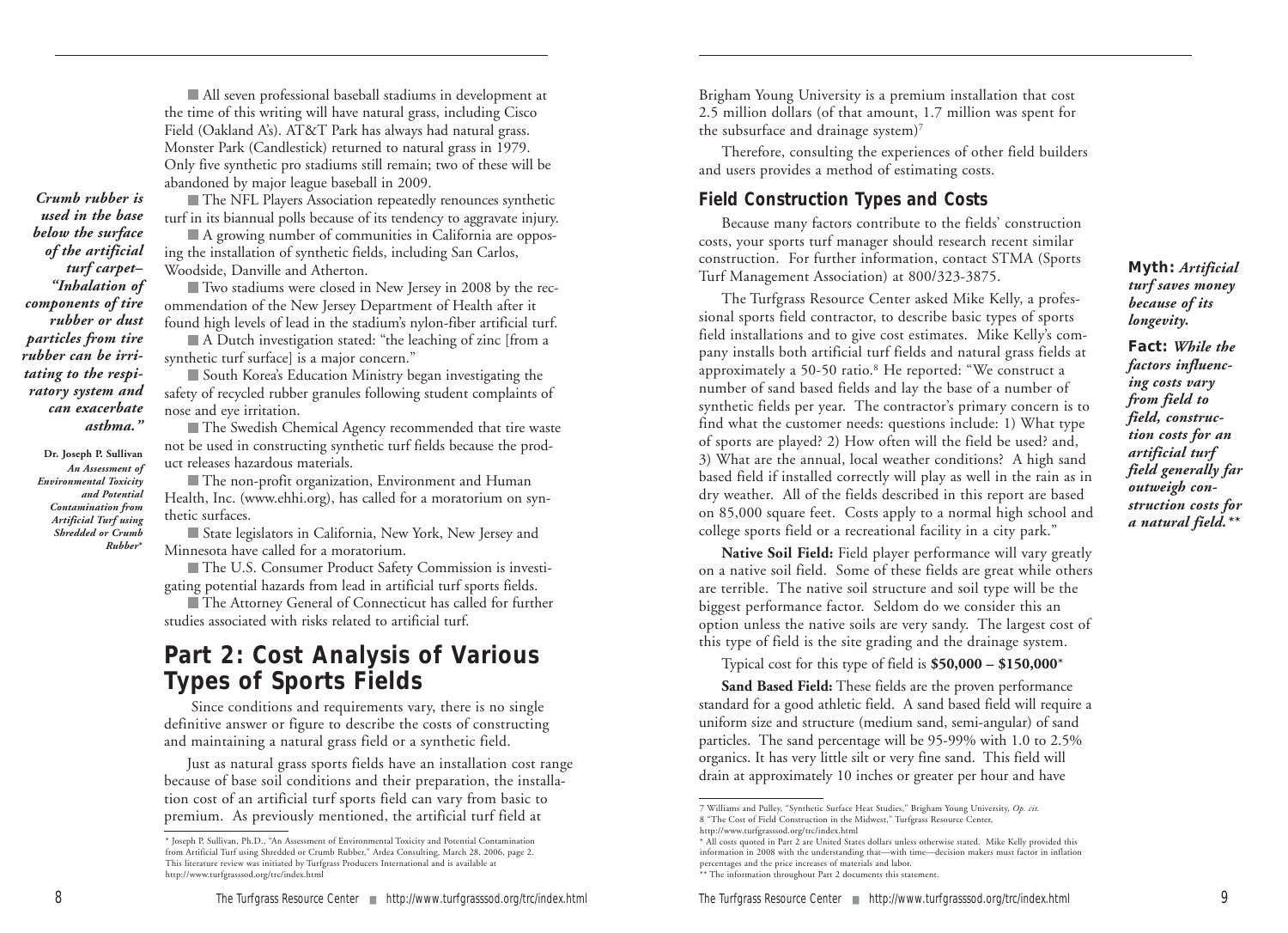

*Construction profile for a sand based field. Two inch rock layer and sand to appropriate depth Photo and information: Rehbein Exc avating, Inc.*

#### *Construction profile for a synthetic field.*



*A: Artificial Turf Level B: Rubber/Sand Mix C: Rock (#57 stone) D: Pea Gravel and/or old sand base*

*Photo and information: Darian Daily, Head Groundskeeper, Paul Brown Stadium, Cincinnati, Ohio*

good resistance to compaction.

Typical cost of this type of field is **\$250,000 – \$350,000**.

**Sand Based Mesh Element Field:** This ReFlex Mesh Element Field is built similar to a sand based field, however it incorporates segments of polypropylene netting into the top 4 in. of the profile. The inclusion of the mesh increases pore space which gives more water and air holding capacity, increases infiltration rates, improves surface stability, decreases divots and improves the recovery time because the plants are healthier.

Typical cost of this type of field is **\$450,000 – \$600,000**

**Pure Sand Based Water-Contained Sub-Surface System Field:** This is a new type of natural grass field that requires less than 50 percent of the water of a normal sand based field.

Typical cost of this type of field is **\$500,000 – \$600,000**. (There would be an additional cost if you include Reflex mesh elements.) *12-18 inches.*

> **Synthetic Field:** Synthetic turf is filled with a ground rubber material to cushion the users of the field. The sub-base is composed of a hard, chipped rock material that will drain water freely. This is generally 6 in.-10 in. of course rock material and approximately 2 in. of fine granular chips. Please note that the carpet on synthetic fields needs to be replaced every 8-10 years. The cost of the carpet replacement is projected at \$500,000+ in today's dollars.

Typical costs of these fields are **\$850,000 – \$1,000,000**.



#### *Comparative Maintenance Cost*

The cost estimate for a sports field must include the annual maintenance costs. This seems obvious, but there has been misinformation related to artificial turf fields. An *Athletic Turf News* article reported: "Maintaining synthetic turf systems is not as inexpensive or as 'labor free' as some people may have been lead to believe."9 That was the "take-home message" from the Michigan Sports Turf Managers Association's (MiSTMA) Synthetic Turf Infill Maintenance Seminar held at the Detroit Lions' practice facility in Dearborn, MI. Details of maintenance costs at Michigan State University are presented below. The following information presents construction costs, plus maintenance costs. Some of the reports amortized costs over a specific period of time to give a realistic understanding of annual costs.

#### *Artificial Turf Sports Field Maintenance Costs*

The Michigan Sports Turf Managers Association sponsored a seminar titled "Synthetic Turf Infill Maintenance" held at the Detroit's Lion practice facility in Dearborn, MI. Amy J. Fouty, CSFM, athletic turf manager for Michigan State University, presented details about the cost of maintaining MSU's synthetic turf indoor three-year-old practice field. Fouty presented the following:<sup>10</sup>

#### **MAINTENANCE COSTS**

| (Field only; 280 hours at \$18 per hour;       |  |  |
|------------------------------------------------|--|--|
| benefits not included)                         |  |  |
|                                                |  |  |
|                                                |  |  |
|                                                |  |  |
| (This includes a sweeper (\$1,500);            |  |  |
| a broom $(\$500)$ ; and, a groomer $(\$1,500)$ |  |  |
| Total outside contractor repairs  \$ 8,000     |  |  |
|                                                |  |  |
| SYNTHETIC TURF MAINTENANCE EQUIPMENT           |  |  |

| <b>Equipment to spray water</b> \$1,000 to \$35,000 |  |
|-----------------------------------------------------|--|
|                                                     |  |
|                                                     |  |
|                                                     |  |
|                                                     |  |
| Cart (to tow equipment)\$2,500 to \$16,000          |  |
|                                                     |  |
|                                                     |  |
|                                                     |  |



Photo: Darian Daily

*Water cooling and cleaning the synthetic turf using irrigation. The field should also be treated with chemicals to eliminate bacteria and mold.*

\*Note: the supply cost summary does not include the application of crumb rubber one time a year using 10 tons as "top dressing" at \$500 per ton (\$5,000 dollars). Adding this figure, the summary total would be \$27,760.

<sup>9</sup> Lynne Brakeman, "Experts spell out the true cost of synthetic turf maintenance," *Athletic Turf News*, May 24, 2005, p.1

<sup>10</sup> Lynne Brakeman, *Ibid*, pp 3 and 4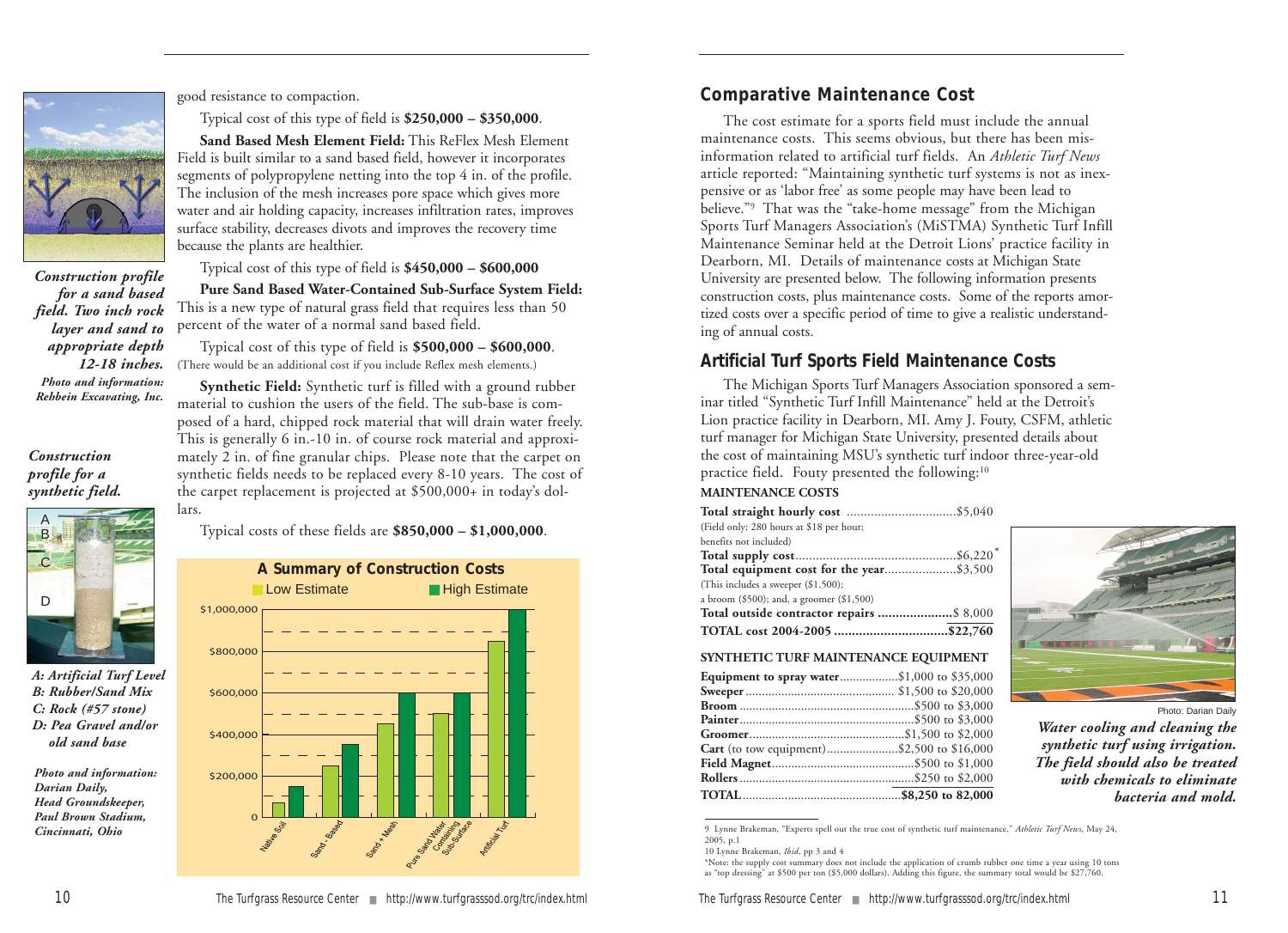## *Comparative Guide: Equipment and Maintenance Natural Grass Sports Field Maintenance Cost*

The following is a basic comparative guide presenting a broad range of estimates. The information has been gathered by The Turfgrass Resource Center from research reports, seminar presentations, published articles, manufacturers, suppliers, and personal conversations with field contractors and field managers. Estimates are given only as a general guide. Each potential buyer must gather their own information as it relates to field type, field size, geographic location, area labor costs, amount of site work required, irrigation or water/cooling needs, and the number of estimated games or activities. The SportsTurf Managers Association's *A Guide to Synthetic and Natural Turfgrass for Sports Fields* is a good source to begin a comparative study of selection, construction and maintenance considerations.<sup>11</sup>

### *Cost of Equipment, Supplies and Labor Required for Maintaining Artificial Turf and Natural Grass:*

#### **Artificial Turf Natural Grass**

| $$23,250-127,000$<br>Total                         | \$42,800-205,500<br>Total                 |
|----------------------------------------------------|-------------------------------------------|
| Top Dresser  \$4,500-10,000                        | Top Dresser \$4,500-20,000                |
| Rollers \$250-2,000                                | Vacuum \$2,100-5,000                      |
| Field Magnet \$500-1,000                           | Aerator \$3,500-17,000                    |
| Cart (for towing equip.) . \$7,000-16,000          | Cart (for towing equip.) \$7,000-18,500   |
|                                                    | Rollers \$2,000-4,000                     |
| Line Painter \$500-3,000                           | Painter, line \$700-3,000                 |
| Mechanical Broom \$500-3,000                       | Fertilizer Applicator \$1,000-3,000       |
| Sweeper  \$1,500-20,000                            | Mower \$13,000-69,000                     |
| Sprayer for water application \$1,000-35,000       | Equipment for irrigation . \$3,000-31,000 |
| Water (for cooling) $\ldots \ldots$ \$6,000-35,000 | Irrigation \$6,000-35,000                 |

#### *Annual Maintenance Required for:*

| <b>Artificial Turf</b>                            |                     | <b>Natural Grass</b>                                 |                  |
|---------------------------------------------------|---------------------|------------------------------------------------------|------------------|
| Painting/removal                                  |                     | Painting                                             |                  |
| (various sports) \$1,000-10,000                   |                     | $\frac{1}{2}$ (various sports)  \$800-12,300         |                  |
| Top Dressing/Infill\$5,000*                       |                     | Top Dressing (sand) $\ldots \ldots \ldots$ \$0-5,400 |                  |
| Brushing/sweeping $$1,000-5000$                   |                     |                                                      |                  |
| Disinfecting/Fabric Softener \$220*               |                     | Fertilizers \$1,200-11,000                           |                  |
| Carpet Repair                                     |                     | Pesticides \$650-6,300                               |                  |
| (rips, joints) \$1,000-8,000*                     |                     | Aeration \$700-960                                   |                  |
| Water Cooling  \$5,000-10,000                     |                     | Sod Replacement \$833- \$12,500                      |                  |
| Weeding \$500-1,000                               |                     | Irrigation\$300-3,000                                |                  |
| Total                                             | $$13,720 - $39,220$ | Total                                                | \$8,133-\$48,960 |
| *Michigan State University/Brakeman, Op. cit., p4 |                     |                                                      |                  |

11 SportsTurf Managers Association, "A Guide to Synthetic and Natural Turfgrass for Sports Fields," www.STMA.org (Click PDF version to access complete guide of 19 pages)

The costs for maintaining a natural grass field vary based upon field type and size (native soil or one of the sand-based fields) and a number of factors listed on page 12 of this report. Costs can range from \$8,000 to \$49,000. The SportsTurf Managers Association's comparative study includes examples in the low range of the scale:

1. **A Denver-area native soil field** with Kentucky bluegrass and perennial ryegrass that hosts approximately 110 soccer events annually will spend between \$5,500 and \$8,000 per year to maintain that field (not including equipment and labor).

2. **In New York state, a high school native soil field** with perennial ryegrass and Kentucky bluegrass that hosts approximately 15 fall football games and 30 LaCrosse games in the spring will spend approximately \$4,000 annually (not including equipment and labor).

3. **A Denver-area sand modified field** constructed of 90% sand and 10% peat, with four varieties of Kentucky bluegrass that hosts 35 football games and 10 other events, is between \$9,000- \$11,000 annually (not including equipment and labor).

#### *Sports Field Construction and Maintenance– Researching the Total Costs*

Numerous websites present comparative studies about total sports field cost. For example, the Turfgrass Information File, (TGIF) at Michigan State University has hundreds of articles related to artificial turf sports fields and natural grass sports fields.\* The following are examples of research and case studies.

### *The SportsTurf Managers Association Guide*

The SportsTurf Managers Association recently produced a guide to construction and maintenance of all field types that demonstrates the affordability of natural grass. This 19-page guide is a good beginning for a general comparative study.<sup>12</sup>

| <b>Synthetic Turf/infill \$7.80-\$10.75</b> per sq. ft. (\$83.96-\$115.71 per m <sup>2</sup>   |
|------------------------------------------------------------------------------------------------|
| Natural grass/sand and drainage .\$6.50-\$7.95 per sq. ft. (\$69.97-\$85.57 per m <sup>2</sup> |
| Natural grass with sand cap\$3.50-\$5.25 per sq. ft. (\$37.67-\$56.51 per m <sup>2</sup>       |
| Natural grass with native soils  \$2.50-\$5.25 per sq. ft. (\$26.91-\$56.51 per m <sup>2</sup> |
| Natural grass with on-site native soil less than \$1 per sq. ft. (\$10.76 per m <sup>2</sup>   |

<sup>12</sup> SportsTurf Managers Association, "A Guide to Synthetic and Natural Turfgrass for Sports Fields," *Op. cit* \*For further reading about turf field issues and management, use the TGIF database online. Members can access directly via their organization website. Others can subscribe individually; see http://tic.msu.edu for further details.

*Using SportsTurf's guide to estimate costs:*

■ *Synthetic field:* 

*85,000 sq. ft. X \$10.75 = \$913,750* 

■ *Natural grass field with sand and drainage:*

*85,000 sq. ft. X \$7.95 = \$675,750*

)

)

)

)

)

*The natural grass field is a difference of \$238,000*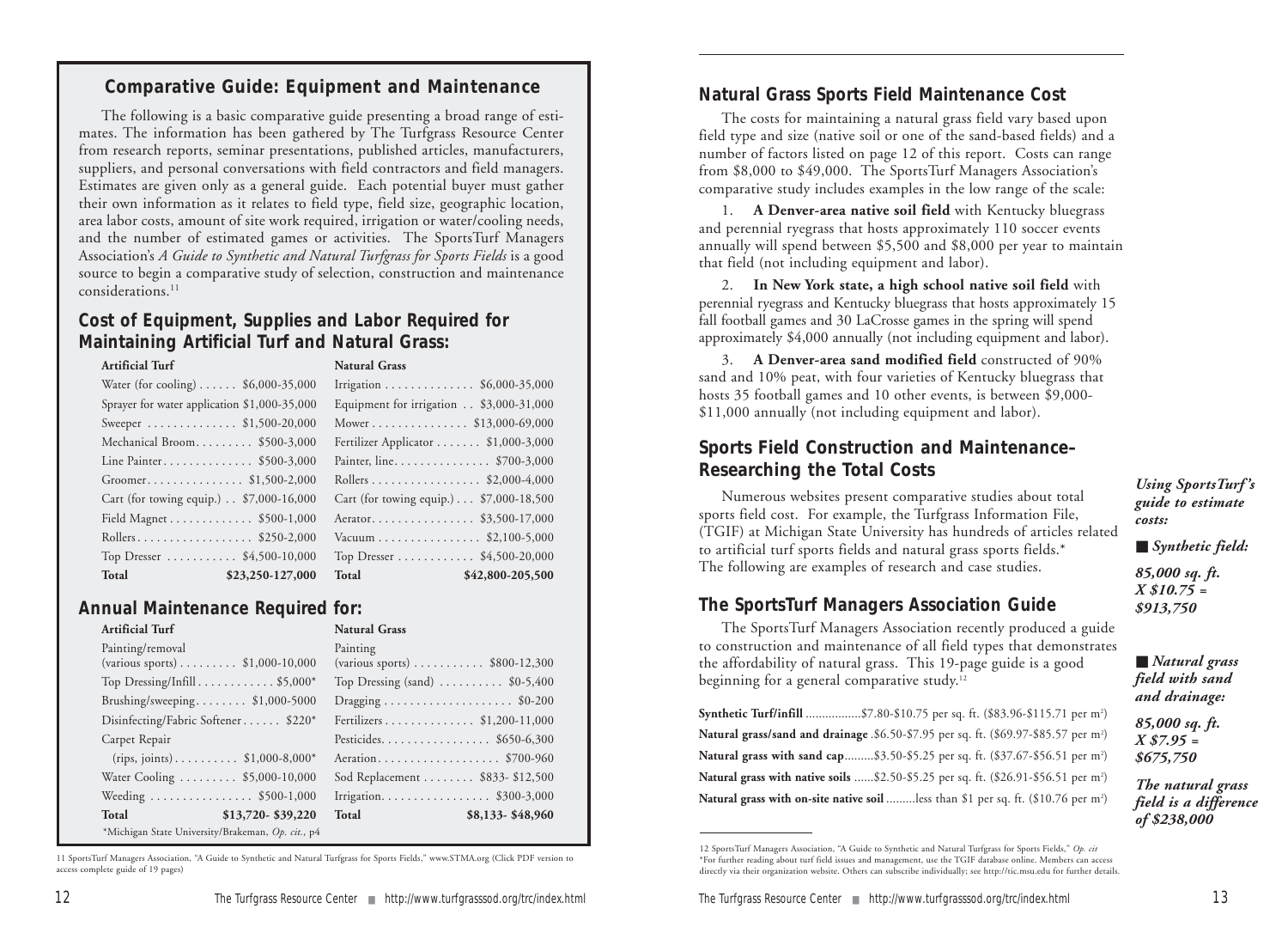*Myth: Artificial turf requires little maintenance, and therefore, little if any annual costs.*

*Fact: While in some cases, annual maintenance costs may be lower for artificial turf, there are still significant costs involved. Artificial turf fields still require personnel and equipment for dragging, cleaning, carpet repair and infill additions and water/cooling. When maintenance and construction costs are combined, natural grass fields generally average out to less cost per year than artificial fields. Information through-*

*out Part 2 documents this statement* 

#### *University of Missouri Case Study*

Brad Fresenburg, a turfgrass specialist at the University of Missouri, Division of Plant Sciences, completed a comparison study of natural grass and artificial turf. Like many studies,

Fresenburg found that when annual maintenance costs and installation costs were combined, natural grass fields were a better value. He calculated an annual average cost for each field type, based on a 16-year scenario:

| Fresenburg notes that for the cost of installing a synthetic field, |  |
|---------------------------------------------------------------------|--|

an organization could install a natural sand-cap grass field, then place the remaining money into a maintenance fund.<sup>13</sup>

#### *Hidden Costs*

Michigan State University Athletic Turf Manager Amy Fouty found that not only was artificial turf not maintenance free, but that maintenance costs alone were only part of the expense. Fouty's annual equipment budget varied from \$8,250 to almost \$82,000. The need for outside contractors to consult or train maintenance staff could cost as much as \$3,000 a day, resulting in \$30 to \$70 per linear foot for repairs.

Unlike natural grass, artificial turf cannot regenerate and grow in or be quickly sodded to fill spots or damage marks. One university recorded an annual cost of \$13,000 to repair damage and replenish the field (seam repairs – \$8,000, application of crumb rubber – \$5,000).<sup>14</sup>

On another professional field, repeated painting of an artificial field as it changed from one sport to another and back again totaled more than \$100,000 in one year.

#### *A Comparative Cost Study*

Dr. A.J. Powell, a leading turfgrass agronomist with the University of Kentucky, conducted a research study to analyze costs involved with installing and maintaining both natural grass and synthetic fields.

14 Lynne Brakeman, "Experts Spell out the True Cost..." *Op. cit.*, pp 3 and 4

Contrary to others' experience, Dr. Powell felt that installing a new sand based field would actually cost more than an artificial FieldTurf construction. However, because the synthetic field would need to be replaced after approximately eight years, the long-term value favors the natural grass field. Properly installed and maintained quality natural grass remains viable for at least twice as long, exponentially increasing the costs for a synthetic field based on the need to tear up, totally remove and reinstall new artificial turf every eight to ten years or even more often.<sup>15</sup>

#### *Disposal Costs*

For the removal and disposal of an artificial surface, sports field managers can expect these costs to run at least \$1.75 - \$2.25 per sq. ft., not including transportation costs and any landfill surcharges that disposal might incur. This cost will arise in conjunction with a new field's construction, boosting the up-front costs required. Many of the modern artificial turf fields installed in the last decade will be reaching this stage in a few years, raising the awareness of these costs.16

#### *Cost and Warranty Concerns: Questions to Ask*

The initial purchase price of an artificial surface (sports field or home lawn) is many times greater than a natural grass area; however, promoters of the artificial products maintain that tremendous costs savings will be forthcoming because of reduced maintenance costs, as well as the product's warranty.

Because many of the artificial products are relatively new and not tested over time and through use, claims about no-cost or low-cost maintenance requirements that are consistently made by promoters of artificial surfaces may prove to be highly exaggerated. Consider:

1. Will the artificial turf manufacturing and installation company provide a warranty specifying the expected life of the product?

2. Given the fact that several artificial turf manufacturing companies have gone bankrupt, will the selling firm provide a warranty bond for the life of the product, ensuring the buyer has some legitimate recourse in the event of failure?

3. What is the longest period of time the artificial field being specified has been in use (at a level of use at least as great as the area being considered)?

4. What conditions or maintenance practices will void the field's warranty?

*Officials making a decision about installing an artificial turf field should be prepared to ask the contractor critical questions.*

*The ancient Latin axiom is especially pertinent: "caveat emptor"– let the buyer beware.*

<sup>13</sup> Brad Fresenburg, "Synthetic turfgrass costs far exceed natural grass playing fields." (2005), Tables are available in a Power Point format.

<sup>15</sup> Lynne Brakeman, "Natural Turf or Synthetic Turf: The Numbers Game", *Athletic Turf News*, May 21, 2005, p1 16 SportsTurf Managers Association, *Op. cit*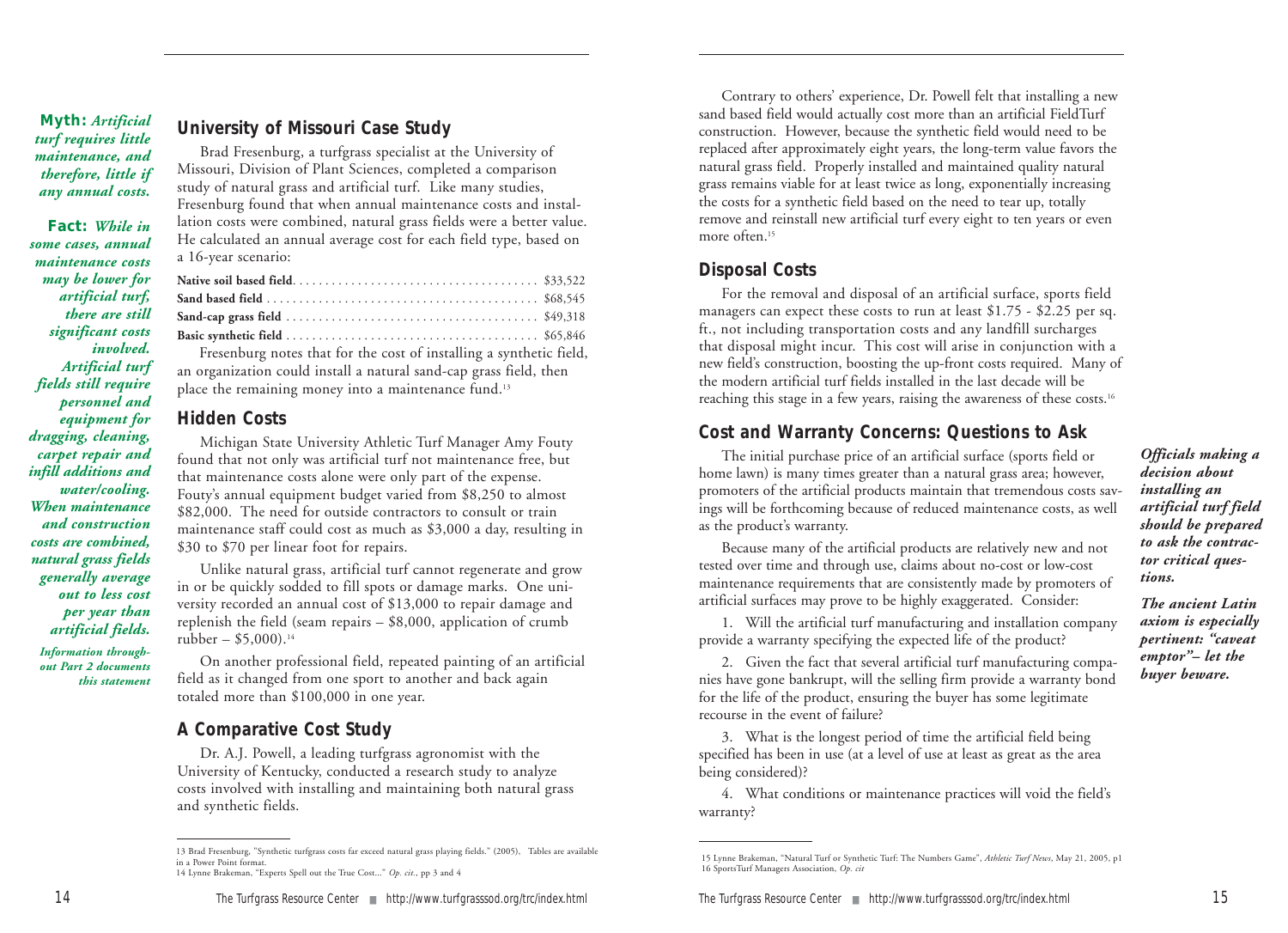*"The goal of this report is to present insightful questions and answers about artificial turf and natural grass based on professional knowledge, case studies and scientific data – not promotional campaigns, marketing materials and unsubstantiated claims."*

5. Does a single warranty cover all aspects of the artificial field's soil base preparation, base materials, artificial turf materials, topdressing, irrigation system, etc.; will there be separate warranties and warranty voiding conditions for each element, some of which could contravene each other?

6. What is the minimum and maximum financial investment in specialized equipment that must be purchased to maintain the artificial field at a level that will provide maximum playing conditions and maintain the warranty?

7. What level of manpower (ground crew) is required to maintain an artificial field, compared to a natural grass field? Has any crew size or man-hour requirements been reduced with the installation of an artificial turf area?

8. What level of technical training is supplied, recommended or required for the ground crew in order to properly maintain the area and the warranty conditions?

9. What are the warranty requirements or recommended processes to address each of the following repair or replacement demands of the artificial surface:

- a. Damage caused by cigarette burns? Burns to larger areas?
- b. Discoloration of areas caused by wear pattern differences?
- c. Replacement of areas caused by wear or other physical or weather-related damage?

## *Part 3: Problems with Wear, Durability and Maintenance of Artificial Turf*

Although made of non-living synthetic materials, artificial turf cannot endure without continual maintenance and repair.

Ford Field, a synthetic turf surface, is a multi-use facility built in 2002. Home of the Detroit Lions, the venue was designed to host 120 events a year. Sports Field Manager Charlie Coffin and the field owners "were sold these fields on the basis that there would be no maintenance. That just wasn't true," says Coffin.<sup>17</sup>

Since the field was covered, planners decided that the field didn't need a drainage system. Contamination and erasing paint lines are now significant issues with no rainfall and nowhere for water to flow when applied.

Synthetic surfaces require: 1) additional "infill" below the artificial turf; 2) water treatment because of unacceptable high temperatures;

3) chemical treatment to disinfect against bacterial and mold growth; 4) sprays to stop static cling and odors; 5) constant monitoring of the drainage system; 6) a difficult procedure for erasing and repainting field lines; and, 7) removing organic matter.

On the other hand, natural grass can be easily and inexpensively treated to propagate self-repair because of the inherent, regenerative character of a living plant. Other natural grass benefits that help with sports field maintenance are listed beginning on page 27 of this booklet.

The following information and case studies address some of the problems associated with the wear, durability and maintenance of artificial turf.

**Replenishing field's infill:** Since infill needs to be replenished repeatedly over the life of a synthetic field, a new concern is discovering what became of the "old infill." How much of it ends up where? As infill is played on, some of it merely settles. Some of it breaks down, allowing part of the field to literally walk away with players after each use, stuck on their cleats, uniforms and bodies. Some of it washes away with a drainage system and even rain run-off. The extent of the effects of this "runaway" infill are still unknown.

**Drainage problems below the field surface:** Ford Field, mentioned earlier, was an unfortunate synthetic indoor surface installation that created problems. Since the indoor field was covered, planners decided the field did not need a drainage system. Contamination and erasing paint lines became significant issues with nowhere for water to flow when the surface needed cleaning and chemical applications to stop bacterial growth. All synthetic surfaces – whether indoors or outdoors – need a drainage system. Decision makers who are considering a synthetic surface need to ask





*Synthetic/artificial sports fields are covered with a fiber carpet (polyethylene/nylon) that breaks down with time, weather and use. These photos are of a seven-year-old field in Lucchesi Park, Petaluma, CA (2008). The abrasive nature of the sand/rubber sub-structure causes seams to split and holes to form.*



*Unless properly treated with chemicals that disinfect, a synthetic surface can harbor bacteria and mold. Many non-professional fields are not properly cleaned or disinfected.* 

*Photo source: http://sfparks.googlepages.com in collaboration with www.SynTurf.org*

<sup>17</sup> Lynne Brakeman, "Experts Spell out the True Cost..." *Op. cit.*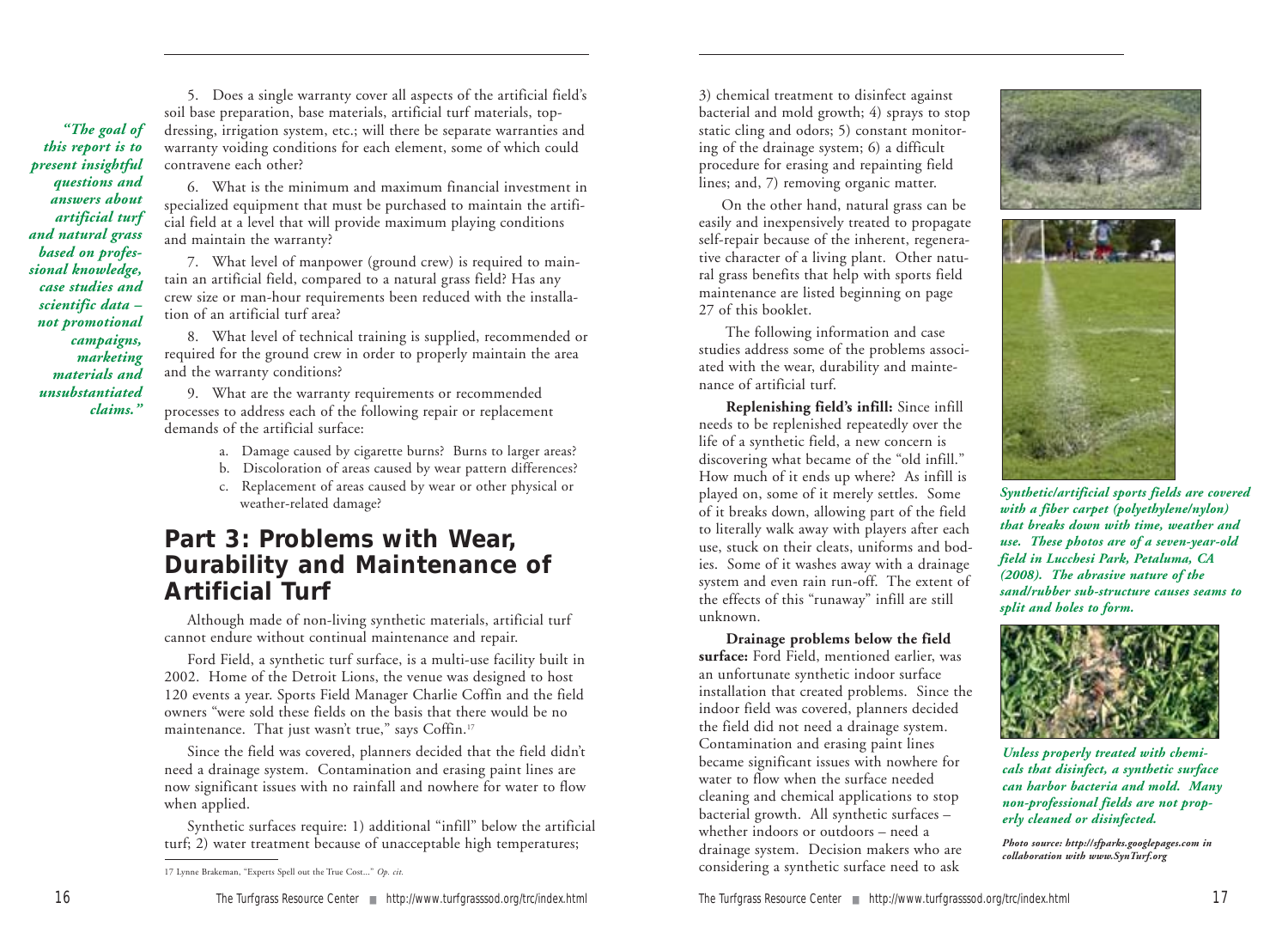specific questions about these complex systems that sometimes work incorrectly or inefficiently. Two case studies illustrate this problem:

*MYTH: Synthetic fields drain water better than natural grass. FACT: Owners of artificial turf fields are discovering problems with the drainage systems.*

*Artificial fields are more durable than natural grass fields. FACT: Natural grass has been cultivated to endure a wider variety of conditions than ever and has the added benefit of being capable*

*MYTH:*

**Example 1–Brigham Young University Artificial Sports Field:** When this university's synthetic field was installed, the company claimed a drainage rate of 60 inches (152 cm) per hour. A system under the artificial carpet was designed to move water from the surface into an extensive drain mat system. The drainage system made up two thirds of the overall cost of the field (in this case, US \$1.7 million of US \$2.5 million total costs). After installation, B.Y.U. found the surface to be hydrophobic and the undersurface poorly engineered, leading to water retention rather than drainage, with the drain mat typically seeing little or no water.

In a report by Dr. C. Frank Williams and Dr. Gilbert E. Pulley, there is an evaluation statement about the problems with the 1.7 million under-surface drainage system: "That seems like a high price to pay for something that does not work!"18

**Example 2–Portage High School, Indiana:** When this high school installed its artificial turf, it was "ballyhooed for its ability to handle large amounts of rain," yet ended up unplayable after the first heavy rain. Officials found that the field was not draining, nor were the sidelines. The ball would not bounce or roll due to where the water remained on the field. Coach Danny Jeftich of the opposing team noted that, "It was a hard rain, but it should've drained much faster," citing that he had observed better drainage on natural grass fields. "Last year, there was a downpour before the semi-state [finals], and it drained in 10, 15 minutes," said Jeftich in reference to the grass fields.<sup>19</sup>

**Maintenance needs of a synthetic turf surface:** The Michigan Sports Turf Managers Association (MiSTMA) sponsored a "Synthetic Turf Infill Maintenance Seminar" in May of 2005. The "take-home message" was "Maintaining synthetic turf systems is not as inexpensive or as 'labor free' as some people may have been led to believe."20 The following are a few examples of maintenance problems:

**Example 1–Cleaning and disinfecting the surface:** Whether by hand or with field magnets, small objects and materials must be meticulously removed; liquids or other residues must be thoroughly cleaned and disinfected. Some common elements that field managers must cleanse or remove after events include: blood, spit, urine, vomit, food, beverages, gum, metal particles, wooden splinters and animal droppings.

Question: As chemicals and sprays are repeatedly applied and washed off, what effect do these have on the groundwater supply?

**Example 2–Field lines:** While an artificial surface may seem smoother, lines are not easier to apply and remove. Painting lines has been found to create problems because the paint soon spreads, leading to messy lines and unsafe, slippery conditions. Other methods for creating lines on artificial turf is to "tuft-in" colored pieces, glue in sections or stitching during manufacturing. These efforts all come at a cost to accommodate various sports such as lacrosse, soccer and football. (See photo page 17)

**Example 3–Static cling:** Static cling is a nuisance for synthetic turf fields and requires diluted fabric softener to be sprayed on the field. The softener also serves to retard the odor – described by some as the smell of "old tires and locker rooms" – that comes from the rubber infill. However, the application of softener can make the field slippery for players.

## *Part 4: Safety and Human Health Issues Related to Artificial Turf*

Safety and human health issues are a major concern related to synthetic surfaces. The following information and studies raise concerns and questions that all decision-makers must take seriously. A list of pertinent questions begins on page 30.

#### *Extreme temperatures*

Artificial surfaces cannot be played on all the time. Temperatures on the surface of artificial turf can sometimes reach more than half again the air temperature causing dangerous burns, with water providing cooling only for a limited time.

**Case study: University of Missouri (M.U.):** Brad Fresenburg, turfgrass specialist from the University's Division of Plant Sciences, explains the danger of artificial turf is that the rubber and plastic materials used absorb more of sunlight's heat energy than natural grass, causing extraordinarily high temperatures. His observations found that on a 98° F (37° C) day, MU's Faurot Field had a surface temperature of 173° F (78° C). The temperature of the nearby natural grass was only 105° F

*Photo: Infill rubber particles spilling out onto a soil surface.*



*Since "infill" (rubber particles and sand below the synthetic surface) needs to be replenished repeatedly over the life of a synthetic field, a new concern is discovering what becomes of the old infill material. Some of it spills out and is washed away into a drainage system, creating a growing concern about water contamination.*

*The danger of artificial turf is that the rubber and plastic materials used absorb more of sunlight's heat energy than natural grass, causing extraordinarily high temperatures.*

*Brad Fresenburg University of Missouri*

<sup>18</sup> Williams and Pulley, "Synthetic Surface Heat Studies," Brigham Young University, *Op. cit.* 19 Jim Peters, "Field fails first test," *The Times of Northwest Indiana*, September 29, 2005 20 Lynne Brakeman, "Experts Spell out the True Cost..." *Op. cit.*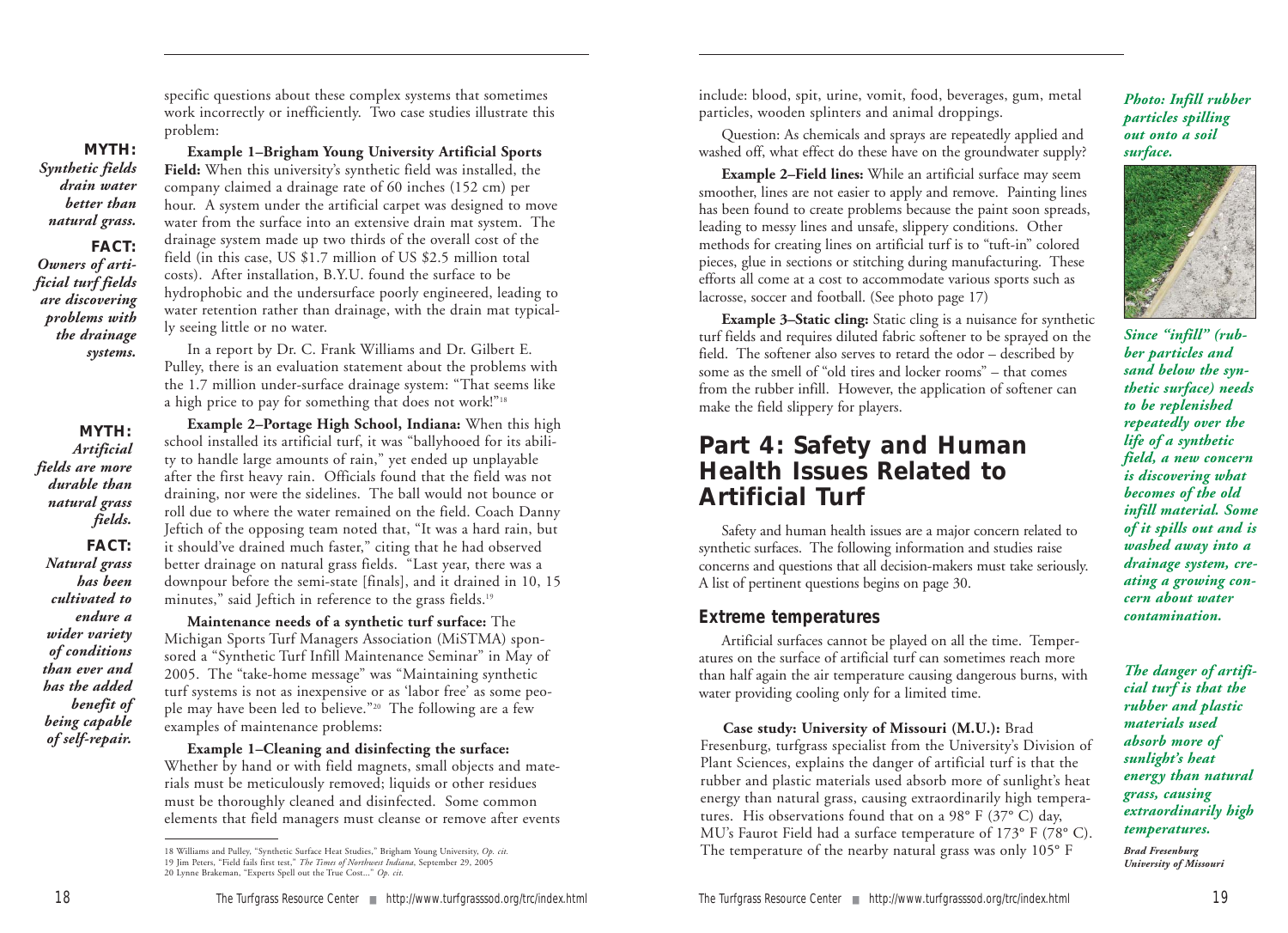(41° C). Even at head-level, the temperature over the artificial turf was 138° F (59° C).<sup>21</sup>

**Case study: Brigham Young University (B.Y.U.):** In 2002, Brigham Young University installed artificial turf on one half of its practice field, leaving the other half a sand-based natural grass field. After observing exceedingly hot temperatures from the synthetic turf – including a case where one coach received blisters on his feet through his tennis shoes – Drs. Frank Williams and Gilbert Pulley launched a scientific comparison of the two turf types. For this study, the artificial turf area was examined as two separate fields: the football field and the soccer field.

*An artificial turf surface generates exceedingly hot temperatures– one coach at the University of Missouri received heat-related blisters on his feet through his tennis shoes.*

The Safety Office at BYU has set 120° F (49° C) as the maximum safe temperature that a playing surface can reach, since temperatures of 122° F (50° C) can cause skin injury in less than 10 minutes.

The field study compared not only surface temperatures, but also soil temperatures, temperatures in shade, and the cooling effects of water.

Surface temperatures of playing fields were compared with the temperatures of other common surfaces for perspective:

| Table 1 Surface–Average Surface Temperature between 7:00 AM and 7:00 PM |  |  |
|-------------------------------------------------------------------------|--|--|
| Soccer (artificial turf) 117.38° F (47° C)high 157° F (69° C)           |  |  |

| Football (artificial turf)  117.04° F (47° C)high 156° F (69° C)      |  |  |  |
|-----------------------------------------------------------------------|--|--|--|
| Natural Grass 78.19º F (26° C)high 88.5º F (31° C)                    |  |  |  |
| Concrete $\ldots \ldots \ldots \ldots \ldots \ldots$ 94.08° F (34° C) |  |  |  |
| Asphalt 109.62° F (43° C)                                             |  |  |  |
| Bare Soil 98.23° F (37° C)                                            |  |  |  |

**Table 2 2 inch depth–Average Soil Temperature between 7:00 AM and 7:00 PM**

|                            | Soccer (artificial turf)  95.33° F (35° C) high 116° F (47° C)      |  |
|----------------------------|---------------------------------------------------------------------|--|
|                            | Football (artificial turf)  96.48° F (36° C) high 116.75° F (47° C) |  |
|                            |                                                                     |  |
| Bare Soil 90.08° F (32° C) |                                                                     |  |

#### **Table 3 Shade–Average Temperature between 9:00 AM and 2:00 PM**

Surface Temperature of Natural Grass . . . . . . . . . . . . 66.35º F (19° C) .......high 75º F (24° C) Surface Temperature of Artificial Turf . . . . . . . . . . . . 75.89º F (24° C) .......high 99º F (37° C) Average Air Temperature . . . . . . 81.42º F (27° C)



Other startling observations from the study included:

- 200° F (93° C) was the highest surface temperature recorded (on artificial turf) on a 98° F (37° C) day.
- Even during Utah's cool October weather, the surface of the artificial turf reached 112.4° F (44.7° C) – 32.4° F (18° C) higher than the air temperature

When water was used to cool the surfaces of the natural grass and artificial turf, the natural grass remained cool for so long that only the artificial turf's temperature was recorded at five and 20 minutes after wetting.

*Even during Utah's cool October weather, the surface of the artificial turf reached 112.4 F (44.7 C)—32.4 F higher than the air temperature.*

A water application cooled the surface of the synthetic field from 174º F (79° C) to 85º F (29° C) but after five minutes the temperature rebounded to 120º F (49° C) (the limit of what BYU considers safe). After 20 minutes, the temperature rose to  $164^{\circ}$  F (73° C).<sup>22</sup>

#### *Injuries: The Science of Traction and Release*

Turfgrass specialist Brad Fresenburg of the University of Missouri Division of Plant Sciences explains that many injuries are due to greater levels of torque, velocity and traction found in conjunction with artificial turf. Fresenburg performed tests on Missouri's own Faurot Field showing that potential pressure on joints and bones is increased from, "the inability of a fully planted cleat-wearing foot to divot or twist out, an action that releases force.'

He noted that while some might see divots or ripped-out grass from natural grass as damage, it is actually a healthy sign indicating that the surface is doing its job of yielding to the athletes' impact, being less likely to cause significant injury. And unlike artificial turf, natural grass has the ability to regenerate or be repaired relatively easily.<sup>23</sup>

<sup>21</sup> Brad Fresenburg, "Synthetic Turf Playing Fields, Present Unique Dangers," *Applied Turfgrass Science*, November 3, 2005. University of Missouri

<sup>22</sup> Williams and Pulley, "Synthetic Surface Heat Studies," Brigham Young University, *Op. cit.*<br>23 Brad Fresenburg, "Synthetic Turf Playing Fields, Present Unique Dangers," *Applied Turfgrass Science*, November 3, 2005. University of Missouri, *Op. cit.*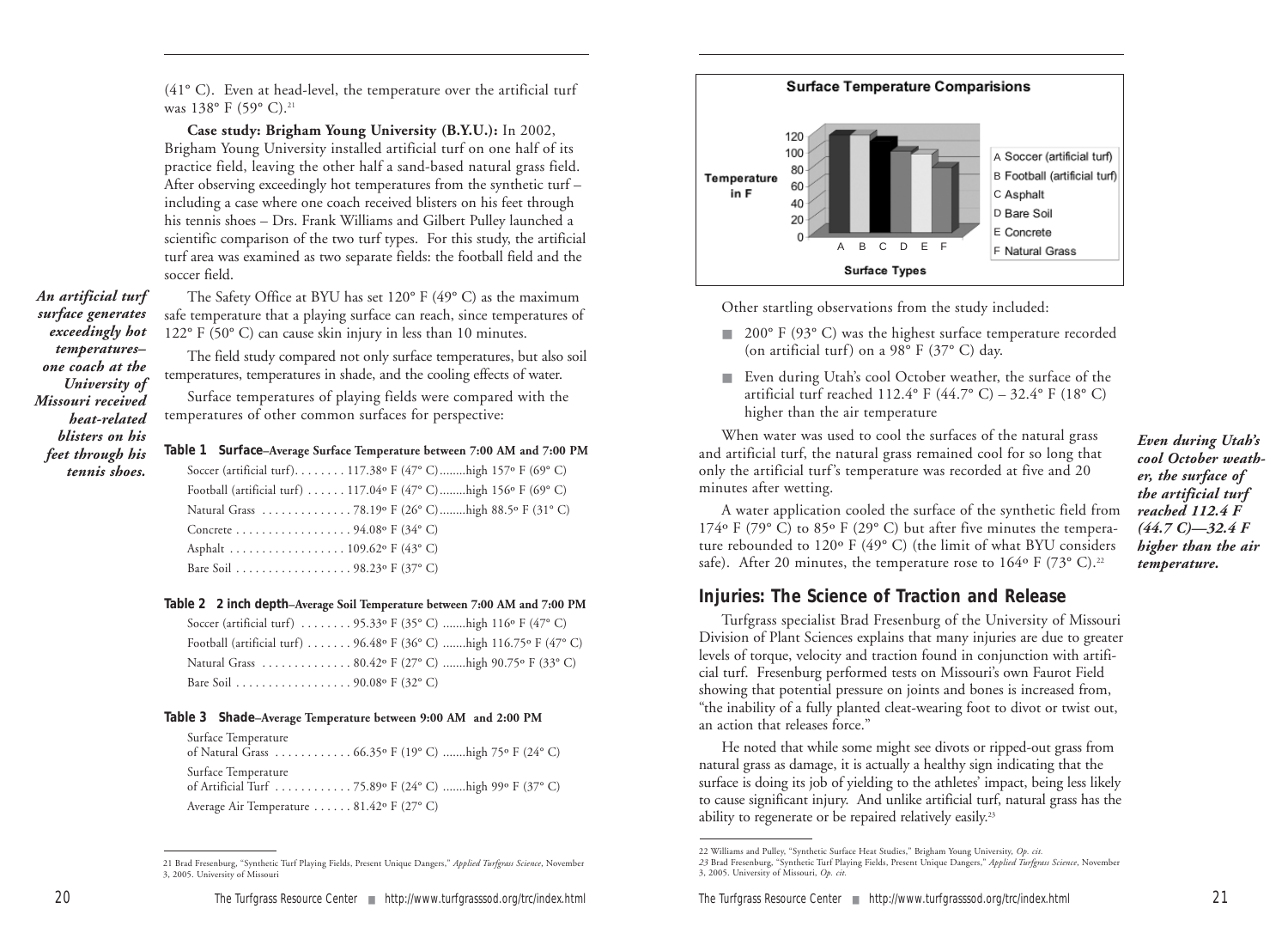*What are the health concerns related to the ingestion of ground rubber particles that takes place from sliding face-first on the surface or dropping and re-inserting a particlecovered mouthpiece onto the field?*



*An example of Turf Toe*

### *Common Injuries on Artificial Turf*

Certain types of injuries are being seen more often due directly to artificial turf and its inherent make-up and inflexibility, including:

- **Turf toe** (first metatarsophalangeal joint sprain) is a painful "jam" or hyperextension of the big toe. It occurs when the cleats of a players shoe grab the artificial turf mesh and cause an overextension of the big toe. (See illustration)
- **ACL** (Anterior Cruciate Ligament) injuries are one of the more common types. It is a sprain or rupture of the ACL. The problem is linked to shoe-surface traction which is higher on artificial turf than on natural grass.
- **Foot lock** (caused when the foot is prevented from turning, also placing stress on the knees)
- **Turf burn** part abrasion and part burn—is caused when an athlete's skin slides across artificial turf. These burns happen frequently due to the fact that athletes slide farther on artificial turf due to the lower co-efficient of friction than natural grass, particularly when wet. The sliding action in combination with the friction generates heat, producing the burn, exposing the body to infection.<sup>24</sup> (See page 23)
- **Heat exhaustion**
- **Concussion**

#### *An example of ACL*



*Photo Source: Medical photos are found on multiple webpages, for example: http://images.google.com/images?*

24 "Why Choose Natural Turf? A discussion on natural versus artificial turf for sport and leisure applications," the European Seed Association, 2006

#### *Good Bacteria, Bad Bacteria*

Different types of bacteria serve different purposes in the world of athletic fields. Soils in natural grass fields contain helpful bacteria which naturally sanitize the surface by decomposing human body fluids, algae and animal excrements. Artificial turf lacks significant populations of these natural cleansers, leaving the job of sanitation to man-made cleansers, which then must be flushed to leave the surface safe for athletic play. But other bacteria, such as that found in sand and rubber infill of artificial turf, can cause infection and even life-threatening health problems. Because sand and artificial turf has a lower microbiological activity than soil, harmful bacteria do not have to compete with beneficial microbes that grow in turfgrass root zones, allowing the harmful bacteria to multiply to dangerous levels, creating an increased opportunity for dangerous infection. Brad Fresenburg, turfgrass specialist from the University of Missouri's Division of Plant Sciences, describes how synthetic fields are virtual breeding grounds for harmful bacteria due to the combinations of warmth, moisture, sweat, spit and blood.<sup>25</sup>

### *The Life-Threatening Danger of MRSA*

In a 2005 issue of the *New England Journal of Medicine*, seven doctors reported on a research project related to Methicillin-resistant Staphylococcus aureus (MRSA) an emerging cause of infections outside of health care settings. The doctors focused on an outbreak of abscesses due to MRSA among members of a professional football team and examined the transmission and microbiologic characteristics of the outbreak strain. The report stated: "From our player survey and observational study of games and practices, we found that skin abrasions occurred frequently among players ... Players reported that abrasions were more frequent and severe when competition took place on artificial turf than when it took place on natural grass."

The report also stated: "Findings from our investigation underscore the importance of certain factors at the player level and at the team level that could have facilitated the spread of the clone in this setting. One important player-level factor was skin abrasions, or turf burns. MRSA skin abscesses developed at sites of the turf burns on areas of the skin not covered by a uniform (e.g., elbows and forearms) these abrasions were usually left uncovered, and when combined with frequent skin-to-skin contact throughout the football season, probably constituted both the source and the vehicle for transmission."<sup>26</sup>

*MYTH: The new-generation artificial turf utilizes sand and rubber-based infill to minimize injuries from skids and falls.*

*FACT: The abrasiveness of the carpet fibers above the rubber/sand infill gives the player turf burns that can open the way for infection.*

#### *An example of skin abrasion*



*"Players reported that abrasions were more frequent and severe when competition took place on artificial turf..."*

*New England Journal of Medicine article*

*<sup>25</sup>* Brad Fresenburg, "Synthetic Turf Playing Fields, Present Unique Dangers," *Applied Turfgrass Science*, November 3, 2005. University of Missouri, *Op. cit.*

<sup>26 &</sup>quot;A Clone of Methicillin-resistant Staphylococcus aureus among Professional Football Players," www.nejm.org, February 3, 2005. This study uses "clone" or "MRSA clone" throughout the text.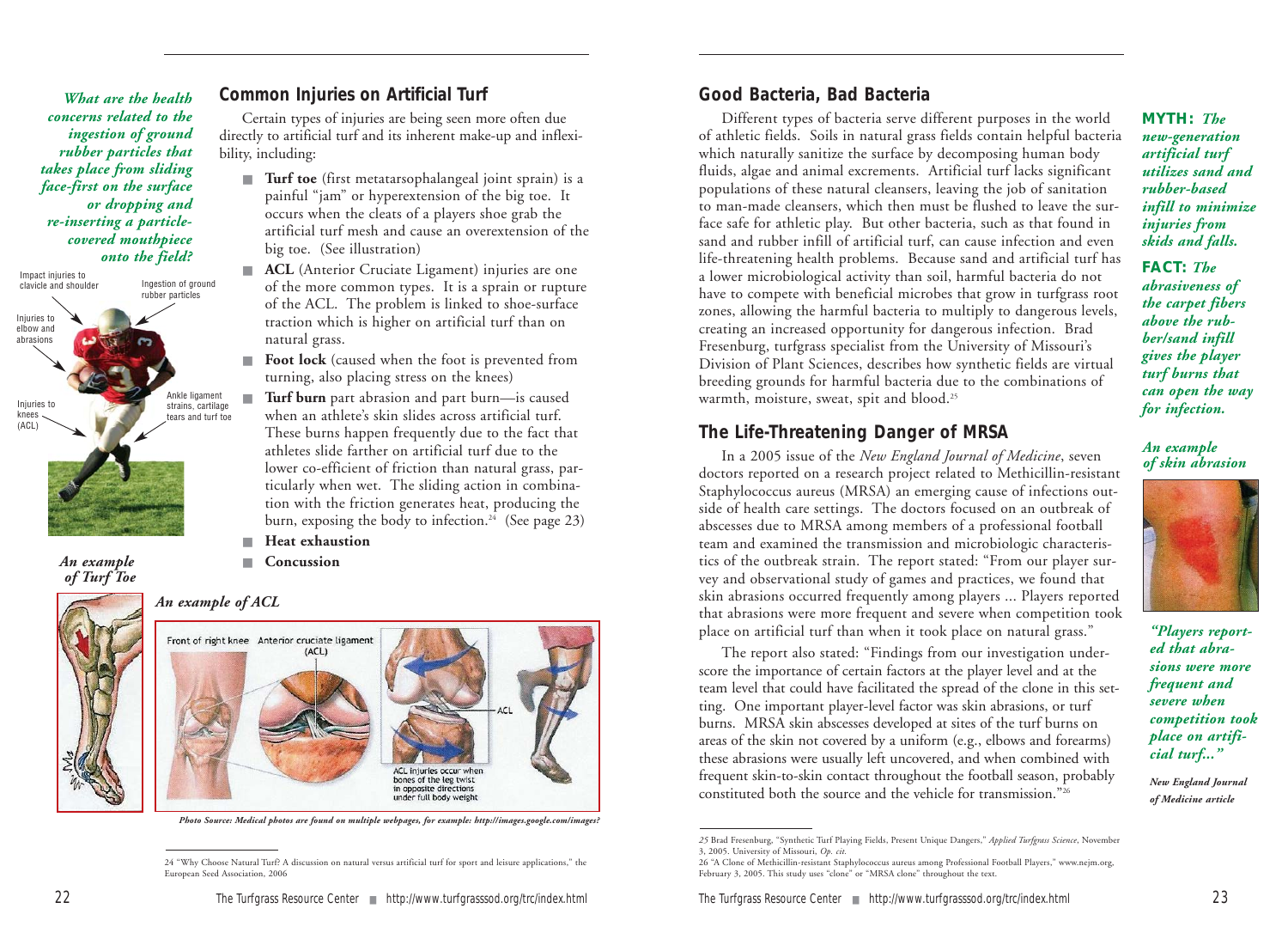The report also makes several recommendations to control or prevent the spread of MRSA. The full report can be obtained at www.nejm.org (February 3, 2005).

#### *Diagnosis: MRSA*

During the 2003 football season, researchers from the CDC (Center for Disease Control) found eight cases of MRSA in five members of the St. Louis Rams. Skin scrapings proved that a turf burn from synthetic turf had provided the entry point. MRSA was then passed amongst the players in a variety of ways, such as sharing towels or using locker room facilities that were not completely disinfected. After a game with the San Francisco 49ers, some members of that team were also diagnosed with MRSA.<sup>27</sup>

#### *MYTH: An artificially created surface is more sterile.*

*FACT: The materials used for synthetic turf fields and infill not only carry harmful bacteria, but trap unsanitary body fluids, opening the way for infection; chemicals used for sanitation can create additional problems. Information through-*

*out Part 4 documents this statement*

the country, including confirmed cases in Connecticut, Texas, Illinois and Pennsylvania. Following this news, one synthetic turf supplier has voluntarily started to offer free, life-time decontamination services to existing customers based on the levels of bacteria found in its sand infill.

MRSA is not a condition limited to the professional sports teams. College and high school players have been diagnosed across

The decision came after independent research commissioned by the company showed infill containing sand had 50,000 times the bacterial count as that of all-rubber infill.

*Athletic Turf News* reported that an officer of the company was "stunned" by the results of the study and committed to sanitation techniques which were expected to be needed monthly for each field containing the sand infill. He was also quoted as saying that the synthetic turf company would "strongly encourage others in the industry to do the right thing and follow our lead."28

Because bacteria genes can become resistant, care must be taken to clean fields, equipment, uniforms, towels and locker rooms to kill MRSA.

#### *Toxicity from Rubber*

Recycled rubber contains heavy metal substances such as aluminum, cadmium, chromium, copper, iron, magnesium, manganese, molybdenum, selenium, sulfur and zinc, in addition to lead that may have been absorbed into the rubber while in use as an automobile tire. Many of these can be toxic. According to Dr. Linda Chalker-Scott, a horticulturist with Washington State University, "There is no question

that toxic substances leach from rubber as it degrades, contaminating the soil, landscape plants and associated aquatic systems."29

Some have argued that when old tires are exposed to the elements, they become less harmful; evidence from other studies shows this thought to be incorrect. In one study, it was observed that the materials that leached out of washed, used tires were more toxic to rainbow trout than that from washed new tires.<sup>30</sup> The U.S. Department of Agriculture also found that when recycled tire rubber is used as garden mulch, the zinc from the rubber leaches into the soil, impairing plant growth.<sup>31</sup>

#### *Breaking It Down*

As synthetic fields degrade with use, the materials used break down into smaller and smaller pieces. These tiny microfibers from the field can be easily inhaled, especially when a player falls and/or slides across the synthetic surface. Many paints and metals already carry warning labels. How will the dust from these particles effect athletes and maintenance staff? One Massachusetts doctor suggests that the world could be looking at another asbestos curse down the line, complete with lawsuits that could ruin schools or public systems.<sup>32</sup>

#### *Skin and Lung Effects*

In his scientific review of published literature related to artificial turf, Dr. Joseph Sullivan found that the tire rubber used for infill could have damaging effects on the human body. He noted that "the most detrimental health effect resulting from direct exposure to tire rubber appears to be either allergic or toxic dermatitis." Since athletes playing on artificial turf not only come into contact with the rubber but often do so with great force (such as during a fall or tackle), the potential for skin absorption is high. It is estimated that 6% to 12% of the population is allergic to rubber in some form.

Dr. Sullivan also found that "inhalation of components of tire rubber or actual particles of tire rubber can be irritating to the respiratory system and can exacerbate asthma." Dr. Sullivan cites the basis of these concerns in studies of rubber workers in tire production, noting that these workers have been documented to suffer greater incidence of chronic cough, chronic phlegm, chronic bronchitis, shortness of breath, and tightness in the chest than unexposed workers. Again, the potential for such damaging effects is clear when one considers that athletes spend hours every week stirring up

*question that toxic substances leach from rubber as it degrades, contaminating the soil, landscape plants and associated aquatic systems."*

*"There is no* 

*Dr. Linda Chalker-Scott Washington State University*

<sup>27</sup> Phil Taylor, "A Menace in the Locker Room." SI.com, February 23, 2005 28 *Athletic Turf News*, March 20, 2008

<sup>29</sup> Dr. Guive Mirfendereski, "Take a Pass at Fake Grass", www.SynTurf.org, March 29,2006 30 Joseph P. Sullivan, *Op. cit.*

<sup>31</sup> Lindsey Hodel, "Gardners: Tread Lightly–Green Gazette–Rubber Mulch," *Mother Earth News,* April-May 2003 32 Dr. Guive Mirfendereski, *Op. cit.*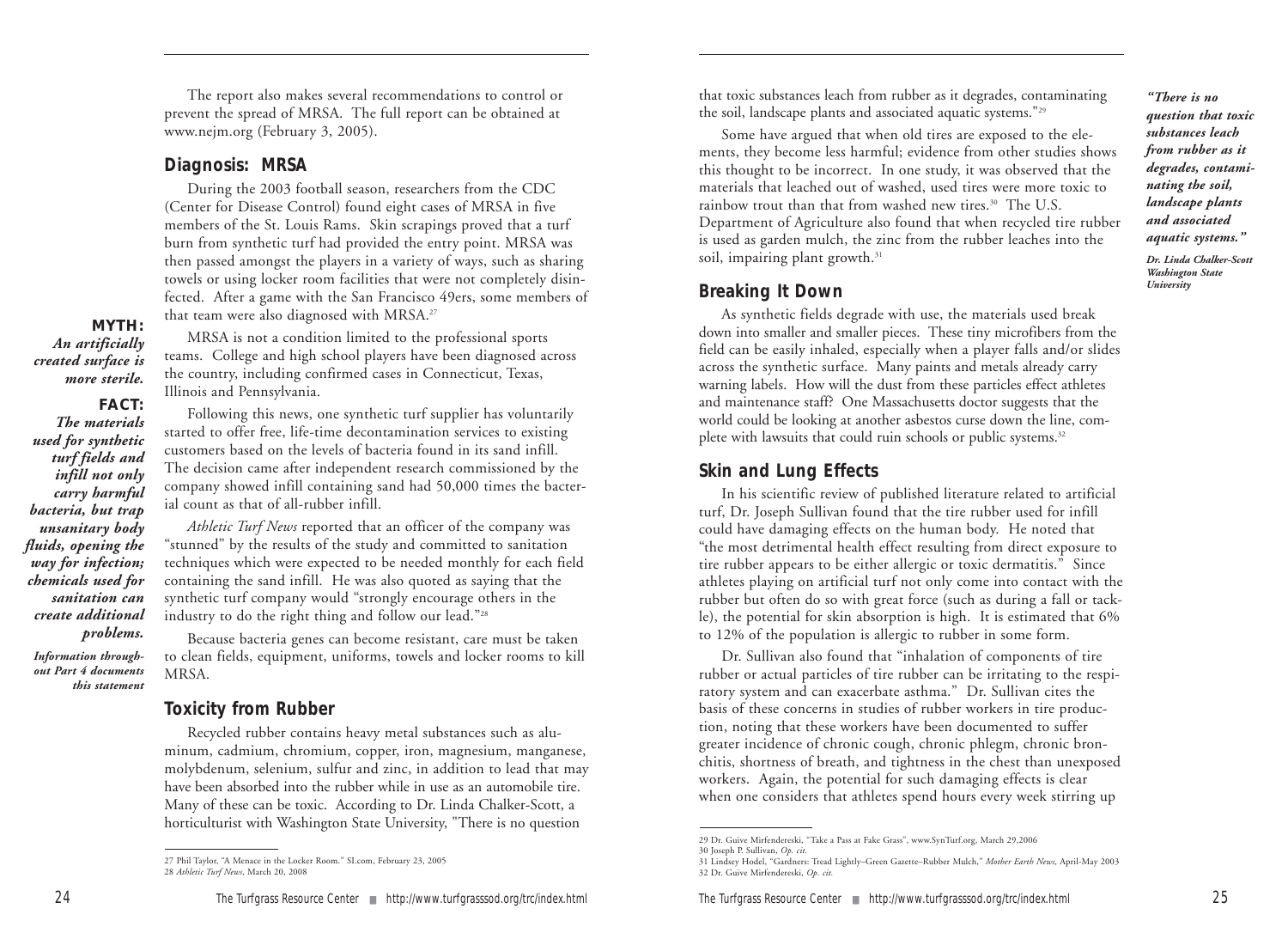

*Dr. Sullivan's literature review found that "inhalation of components of tire rubber or actual particles of tire can be irritating to the respiratory system and can exacerbate asthma."*

these minute particles while breathing rapidly during exertion.<sup>33</sup>

#### *Potential Cancerous Effects*

Perhaps the most frightening observation noted by Dr. Sullivan is the potential for mutagenic or cancer causing effects when people are exposed to used rubber tire particles. He notes that the exposure of human cells in lab cultures to rubber dust has proven to be toxic, and that not one but three chemicals used in tire production proved positive in tests for mutagenicity, meaning they have the potential to cause human cancer. Dr. Sullivan cites one study's results where under laboratory conditions, human cells exposed to tire debris organic extract for 72 hours demonstrated a modified physical appearance and an increase in DNA damage.

#### *ABC News Video and CNN Report Review the Problem of Lead Content in Artificial Turf:*

Artificial turf is being installed more and more on school playgrounds and athletic fields. Concerns about health hazards related to lead content in the artificial turf nylon fibers have been serious enough that fields have been closed and an investigation by the Consumer Product Safety Commission is under way. ABC News reviewed the issue in a news cast titled "Unhealthy Playing Fields." For details, see ABCNews.com (search: sportsfields)

CNN reported that New Jersey's epidemiologist, Dr. Eddy Bresnitz, said fibers and dust created through wear and weathering might become airborne, where they could be inhaled or swallowed.<sup>34</sup>



33 Joseph P. Sullivan, *Op. cit.* 34 "U.S. looking at lead levels in artificial turf," CNN.com, April 26, 2008

## *Part 5: Environmental and Cultural Benefits of Natural Grass*

The human race lives within two environments. One is the natural environment and the other is a created society – a secondary environment superimposed upon the natural. Grasses and other green plants are important for an environmental balance. From the natural environment, societies have cultivated turfgrasses that give significant benefits to the existence, growth and welfare of lives. In this booklet the emphasis has been on natural grass benefits that affect the safety and health of those who play on athletic fields. The following sets of "before" and "after" photographs dramatically illustrate many benefits.





*Before: Tiannenmen Square, the site of the 1989 riots, was originally a solid gray mass of concrete.*



*After: In 1998 the Chinese government tried to soften the hard-line anti-western view by tearing up much of the cement and installing turfgrass, giving it a more natural appeal.*

*Before: This bleak seventy acre industrial area was located in one of Mexico City's most polluted areas.*



*After: The land was used to create a park for a community of one million people. The project was finished in four years, applying ecological concepts that included large areas of turfgrass.*

**Returning turfgrass areas in China.** During the Communist purges in China, it was decided to eliminate symbols of capitalism. A part of the purge was to remove green lawns and cut down many trees.

The effects to the environment were both immediate and long lasting. The lack of turfgrass and shade trees caused cities to become "heat islands," where temperatures became much higher than in rural areas. Air pollution from dust and smog increased due to a lack of natural turfgrass to trap these materials.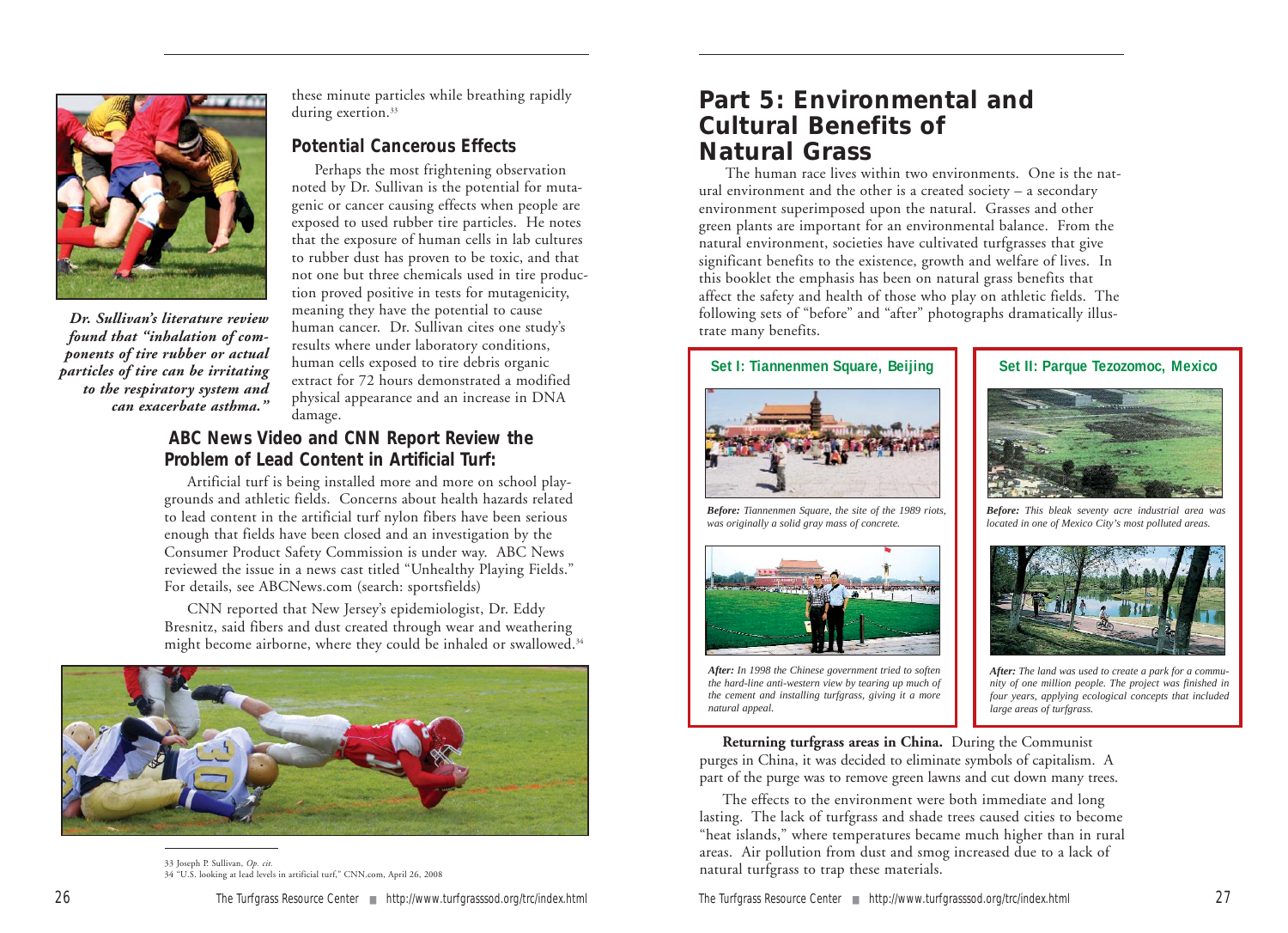35 The benefits are a summary of information from "Lawn and Sports Turf Benefits" by Dr. Eliot C. Roberts and Beverly C. Roberts, www.TheLawnInstitute.org 36 Ibid., page 12 37 Ibid., page 14

**Temperature modification:** People function best physically and mentally with a given range of climactic conditions. The major elements to be considered are air temperature, solar radiation, humidity, and air movement. Turfgrass plays an important role in control-

*"Grass is what saves and holds the water that keeps life good and going...It keeps the falling rain from flushing away. Blades of grass take water from the air and transpire it into the ground. That works the other way around too. Because grass blades help put water back into the air so that rain can fall again."* <sup>36</sup>

*Theodore Roosevelt President of the United States (1901-1909)*

The lack of turfgrass also increased erosion, raising levels of pollution and damaging water quality in ponds, streams, rivers and lakes. While Chinese leaders are now working with Westerners to restore the landscapes, it will take decades to re-establish an environmental balance.

However, returning turfgrass to Tiannenmen Square was not just an ecological decision – it was also a psychological decision. Turfgrass gives the Square a more user-friendly appearance – a sense of social harmony and quality of life.

**The benefit of turfgrass to heal polluted areas:** Parks are often the only green places left amid gray city walls. Parks offer beauty, recreation and tranquility, serving as an oasis that can be remedial and restorative to those who enter from their man-made environment. In Mexico, turfgrass played a significant role in transforming Parque Tezozomoc into a park with significant ecological and psychological benefit.

In one of Mexico City's most polluted areas, in the middle of an industrial and working-class district, was a space of seventy acres. Authorities planned a cultural and recreational open space. The area was transformed into a park for a community of one million people. The park was designed to recreate the topography and lagoons of the valley of Mexico as they were in the 15th century – a symbolic

There are numerous examples of turfgrass benefits within the natural environment and the man-made, cultural environment. The

**Rainwater entrapment, retention and ground recharge:** Groundwater recharge refers to the retention and use of water – especially rainwater – as it soaks into the ground surface. There is little groundwater retention when the soil surface is bare or when there are impervious surfaces such as streets, driveways, parking lots, and roofs. As a result the rate of surface runoff increases and the time that elapses before runoff decreases. A thick, healthy area of turfgrass reduces rainwater runoff to practically nothing. The turfgrass areas and the soil beneath create a near ideal medium to purify water as it leaches through the root zone and the soil into underground aquifers.

vision of the region's historical and ecological roots.

following is a list of major benefits.<sup>35</sup>

ling climate. Turfgrass is one of the best exterior solar radiation control ground covers because it absorbs radiation and converts it to food for growth through photosynthesis. Grass surfaces reduce temperature extremes by absorbing the sun's heat during the day and releasing it slowly in the evening.

The significance of temperature modification related to sports field surfaces – especially the extreme temperatures generated by synthetic surfaces – is discussed in this booklet beginning on page 19.

**Soil building capacity of turfgrass:** Topsoil takes thousands of years to develop. It is lost quickly by wind and water erosion. Turfgrasses send many fine rootlets into crevices of the soil where they grow and, as they decay, add organic matter to the soil. Grass is the most effective plant in conditioning the soil. Natural grass roots are continually developing, dying, decomposing and redeveloping. Every individual plant of Kentucky bluegrass produces about three feet of leaf growth under favorable growing conditions each year. The average lawn produces clippings at the rate of 233 pounds per 1,000 square feet a year. By leaving clippings on the lawn and by allowing them to decay, the equivalent of three applications of lawn fertilizer is made. This process builds humus, keeps soils microbiologically active and, over time, improves soils physically and chemically. Grass improves the soil by stimulating biological life and by creating a more favorable soil structure for plant growth.

**Turfgrasses generate oxygen:** Turfgrasses release significant amounts of oxygen into the air. Air is cleansed by plants through photosynthesis. Green plants take carbon dioxide and water and use sunlight energy in photosynthesis, producing organic compounds and releasing oxygen to the environment. "All life, with minor exceptions, is now, and forever has been, entirely dependent upon photosynthesis and the plant."37

**Natural grasses absorb pollutants from the air:** Progress has been made in upgrading our air quality but recently the levels of nitrogen oxide, sulfur dioxide and particulate matter are increasing. Plants absorb gaseous pollutants into their leaves and assimilate them, helping to clean the air and create oxygen.

**Natural grass is regenerative:** Natural grass can be easily and inexpensively treated to propagate self-repair because of the inherent regenerative character of the living plant.



*Soil erosion control*



*Increased property values*



*Community pride and Urban heat reduction*



*Quality living*



*New drought resistant turfgrass research*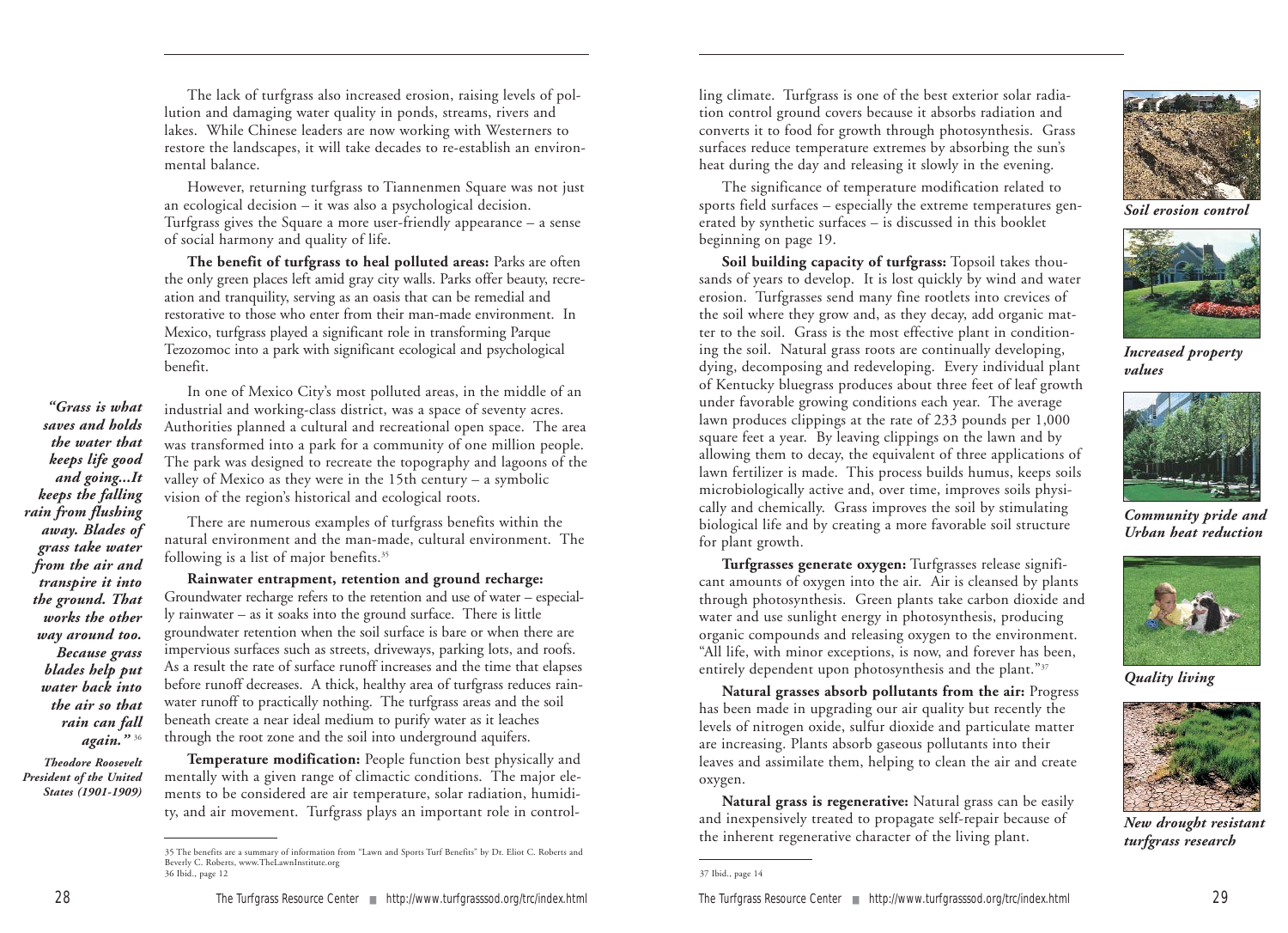## *Part 6: Safety and Health Concerns: Questions Related to Artificial Turf*

Health and safety are two major principles that guide many of the decisions individuals, parents, athletes, coaches and appointed or elected officials must make on a daily basis. When decisions impact children or the environment, ignorance is no excuse, neither is falling under the guile of an agenda-driven or commission-driven salesperson.

**Ground tire rubber** is used in some artificial fields as an impact-softening base. The toxic content (including heavy metals) of tires prohibits their disposal in landfills or through ocean dumping. Yet, this toxic material is being allowed (in large quantities) where children and professional athletes come into direct contact with it.

1. Should the presence of potentially toxic ground rubber on a sports field or home lawn be a concern to decision-makers, athletes, coaches, spectators and parents?

2. For those firms who make claims of using shredded athletic shoes, what percentage of this type of rubber is being used (if any), versus ground tire rubber?

3. What is the heavy-metal and/or toxic material analysis of the ground rubber?

4. What are the short-term and long-term health effects for athletes and spectators to the inhalation of the ground rubber dust?

5. What are the health concerns related to the ingestion of ground rubber particles that takes place from sliding face-first on the surface or dropping and re-inserting a particle-covered mouth-piece into ones mouth?

6. When additional ground tire rubber is periodically added to the field, are potential health and environmental concerns about the toxicity of this material also renewed?

**Temperatures on artificial fields** have been documented to be upwards of 86.5 degrees (F) hotter than natural grass fields under identical conditions. For example, at one location, when the natural grass surface temperature was 93.5 degrees (F), the measured artificial field temperature was 180 degrees (F).

1. What length of time can players of different ages (particularly the very young and/or very old) be safely exposed to this heat level?

2. If watering artificial turf reduces the field temperature, what is the length of time the temperature is reduced, and by how many degrees?

3. Does the requirement to have a field-watering system negate some of the projected cost-savings of artificial turf?

4. Although artificial fields are sold on a basis of being able to utilize the field 7 days a week, 24 hours a day, what outdoor temperature levels will cause the field to be closed because of potential health concerns to participants? Similarly, what lesser temperatures will cause participants to be so uncomfortable as to not enjoy playing on the surface?

**Field sanitation** that includes removal of bodily fluids (spittle, blood, sweat, vomit, urine), and/or bird or animal droppings may present a unique problem for artificial fields.

1. Will the use of antiseptic cleaners properly sanitize the area? How frequently must the field be sanitized?

2. Will the use of these sanitizing cleaners invalidate the surface's product warranty?

3. Do the sanitizing cleansers or the scrubbing process damage the artificial fibers and lessen the projected life expectancy of the product?

4. How much time, equipment and manpower must be budgeted to ensure a reasonably sanitary playing surface?

**Abrasive surfaces** can result in difficult-to-heal injuries, particularly in the presence of bacterial or viral pathogens.

1. What standards of abrasiveness have been established for artificial products?

2. Are parents, coaches and sports medical personnel trained to recognize the potential seriousness of abrasive wounds caused by artificial surfaces and prepared to treat them properly?

**Field hardness** (either too hard or too soft a surface) can result in serious chronic or immediate athletic injury.

1. What standards of artificial turf installation and maintenance have been developed to ensure field-wide, season-long uniformity and consistency, particularly when different field uses (i.e., soccer, football, marching bands, concerts, etc.) are allowed or encouraged?

2. What is the correlation between the potential for increased on-field players' speed and the incidence of serious injuries?

**Athlete Health and Career-Longevity** can be seriously jeopardized by exposure to extreme temperatures; playing on overly hard or overly soft surfaces, greater speed at point of impact (with the field or other players) and staphylococcus (staph) infections caused by parasitic bacterium present on the playing surface.

1. What specific sports injury studies have been conducted to document the safety of artificial sports surfaces?

2. What specialized equipment, particularly footwear and padding, is recommended or required to address sports injury concerns that occur frequently on artificial fields?

3. Has the health-care profession developed hydration guidelines for athletes at different ages, performing on hot artificial fields to reduce or avoid serious or even life threatening dehydration situations?

4. What field maintenance practices and disinfectants are recommended or required to address bacteria that may remain on an artificial surface?